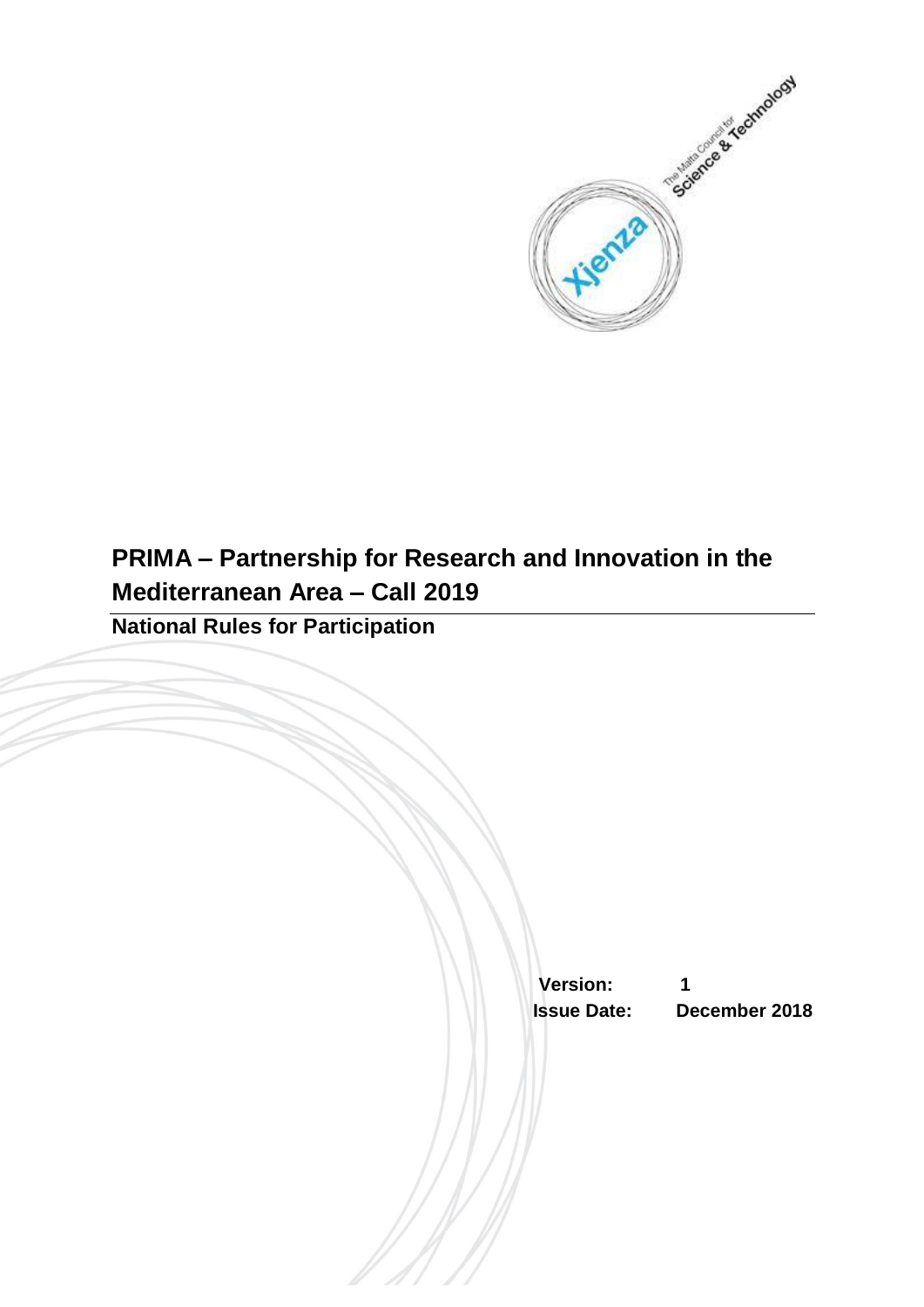## **Table of Contents**

| 1.  |  |
|-----|--|
| 1.1 |  |
| 1.2 |  |
| 1.3 |  |
| 2.  |  |
| 2.1 |  |
| 3.  |  |
| 3.1 |  |
| 3.2 |  |
| 3.3 |  |
| 3.4 |  |
| 3.5 |  |
| 3.6 |  |
| 4.  |  |
| 4.1 |  |
| 4.2 |  |
|     |  |
| 5.  |  |
| 6.  |  |
| 6.1 |  |
| 6.2 |  |
| 6.3 |  |
| 6.4 |  |
| 7.  |  |
| 7.1 |  |
| 7.2 |  |
| 7.3 |  |
| 7.4 |  |
| 7.5 |  |
| 7.6 |  |
| 7.7 |  |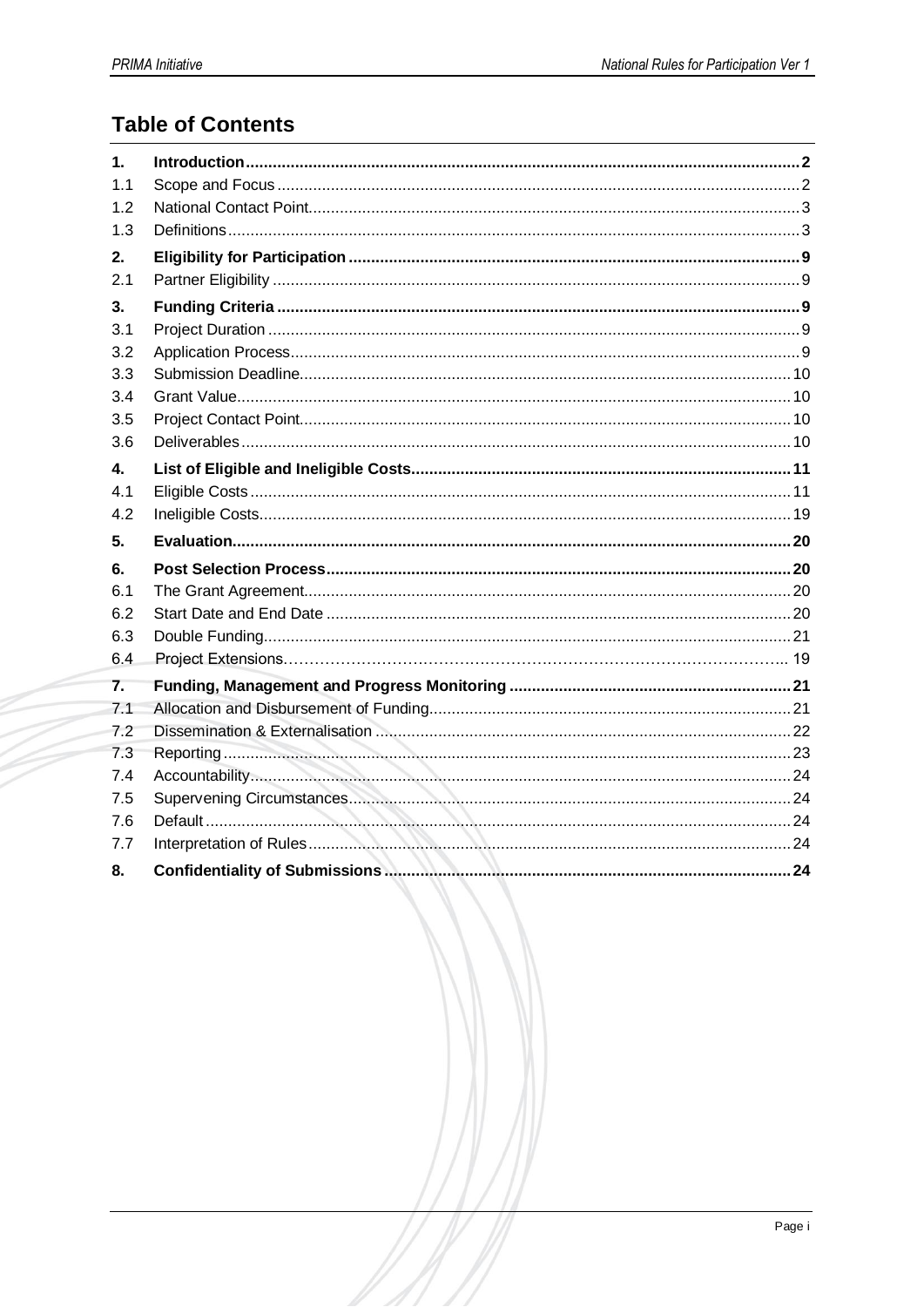## <span id="page-2-0"></span>**1. Introduction**

 Funding Party: Malta Council for Science and Technology for and on behalf of the Foundation for Science and Technology, Villa Bighi, Kalkara, KKR 1320 Malta

## <span id="page-2-1"></span>**1.1 Scope and Focus**

The Partnership for Research and Innovation in the Mediterranean Area (PRIMA) is an initiative launched by 19 Euro-Mediterranean Countries, including 11 EU States (Croatia, Cyprus, France, Germany, Greece, Italy, Luxembourg, Malta, Portugal, Slovenia and Spain) and 8 non-EU Countries (Algeria, Egypt, Israel, Jordan, Lebanon, Morocco, Tunisia and Turkey) to participate in a EU joint research and innovation programme.

The calls will be launched inside a unique framework with two sections: Section 1 Calls will be funded from the EU contribution and Section 2 Call will be funded by the National Contributions of PRIMA Participating Countries. These National Rules for Participation will deal with the Section 2 Calls only.

For Section 2 2019 Calls, the following are the six (6) topics that will be funded to support Research and Innovation Actions (RIAs) (and also their possible nexus i.e. research projects that could address issues that are cross cutting between two topics, as long as both topics are eligible for funding by the partner countries):

- Thematic Area 1 Water Management
	- o Topic 2.1.1 Bridging the gap between potential and actual irrigation performance in the Mediterranean
	- o Topic 2.1.2 Management of low quality waters under water scarcity and climate change conditions
- Thematic Area 2 Farming Systems
	- o Topic 2.2.1 Small scale farming systems innovation
	- o Topic 2.2.2 Use and management of biodiversity as a major lever of sustainability in farming systems
- Thematic Area 3 Agrofood Chain
	- Topic 2.3.1 Extending shelf-life of perishable Mediterranean food products by sustainable technologies and logistics and by optimised pest and microbial control.
	- o Topic 2.3.2 Enhancing horizontal and vertical integration of Mediterranean agro-food value chains to foster innovation and sustainability.

Please consult the PRIMA Annual Work Plan for a more detailed description of each topic.

Each project proposal must be in accordance with the following:

- The proposed research project has to meet all eligibility conditions described in the call text and in the PRIMA Annual Work Plan
- The proposal should be novel and not correspond with on-going or completed projects funded by other instruments, programmes or projects
- Project consortia must include at least three independent eligible legal entities. At least one must be established in an EU Member State or third country associated to Horizon 2020 participating in PRIMA and not being a Mediterranean Partner Country (MPC) (Cyprus, Croatia, France, Germany, Greece, Italy, Luxembourg, Malta, Portugal, Slovenia and Spain) and at least one must be established in a third country non-EU Participating State bordering the Mediterranean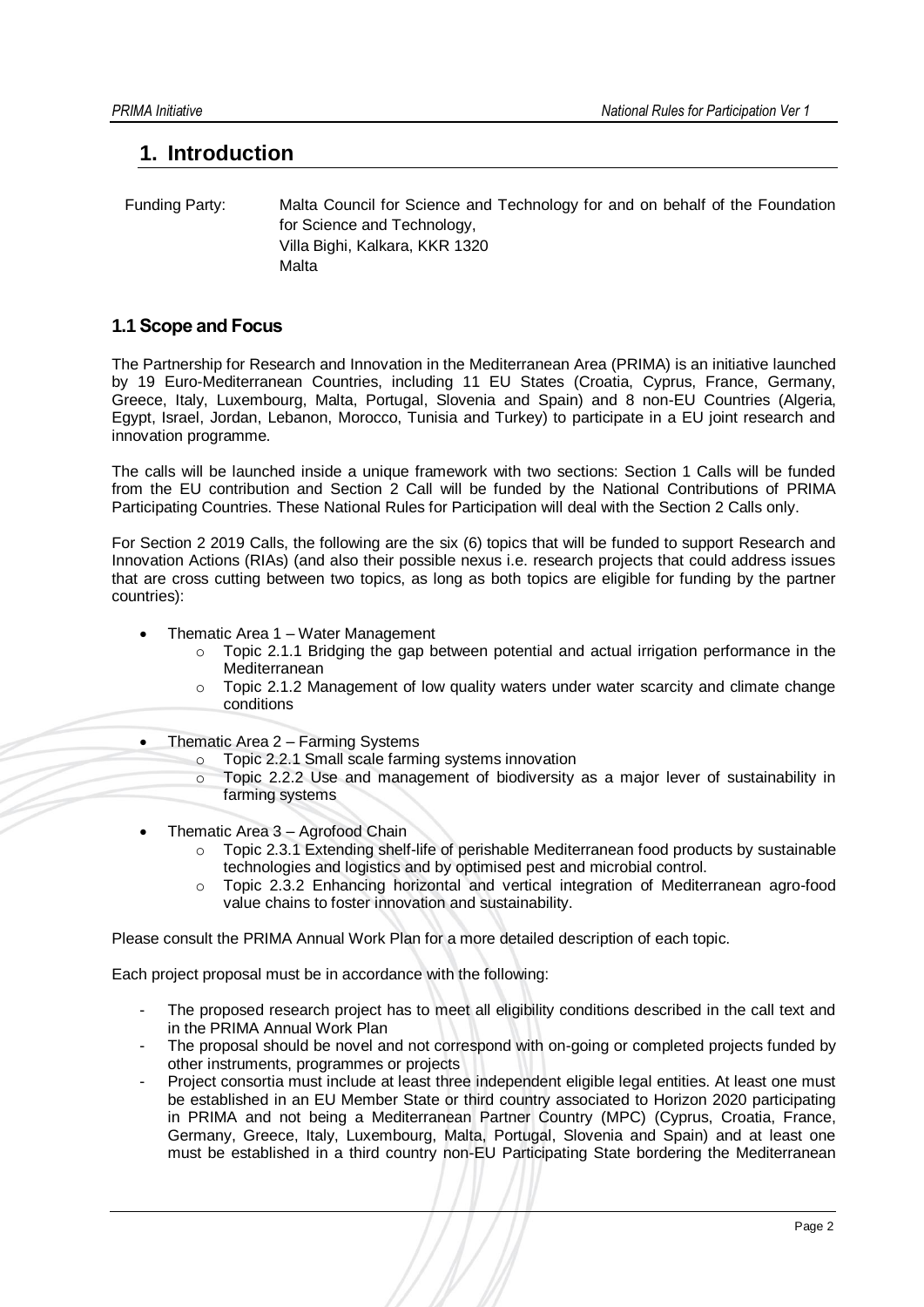Sea (MPC) considered as a Participating State (Algeria, Egypt, Jordan, Lebanon, Morocco, Tunisia, Israel and Turkey).

- The proposals should strive to be balanced between the countries involved in the project as far as the volume of work is concerned.
- In every proposal, one of the entities has to act as the Project Coordinator who has the responsibility for submitting the application on behalf of the Consortium.
- There is no upper limit of eligible consortium size. Consortia may involve as many partners as necessary to achieve the project goals. However, applicants should be aware that a higher number of represented countries in a consortium will not automatically result in a positive evaluation of the proposal. There is no upper limit of partners from the same country, unless stated otherwise in the National Regulations.
- Partners who are not eligible for funding, including partners from countries not participating in this call may participate at their own expense or if they have their own separate source of funding. The applicants have to prove (letter of intent / commitment) the willingness of other partners to fund their own activities. However, they cannot coordinate a project and their contribution to the project should not be vital. They are not taken into account in the minimum requirement of eligible partners and countries in the PRIMA eligibility criteria
- The eligibility of each applicant has to be checked according to the national criteria published in the National Regulations before submission.
- Submission will follow a two-stage procedure. For the first stage, a pre-proposal must be submitted. Successful applicants in the first stage will be invited to submit a full proposal for the second stage.
- The pre-proposal and the full proposal must be submitted by the Project Coordinator correctly and completely before the respective deadlines via the PRIMA electronic submission tool in the PRIMA website [\(www.prima-med.org\)](http://www.prima-med.org/).
- The proposal must be written in English.
- Each proposal submitted correctly and on time will be checked for eligibility as a whole. This means that failure of one partner within the consortium to meet the criteria will cause the entire project to be rejected.
- Funding under this joint initiative is made available on the basis that an Applicant does not benefit from any other grant or financial incentive in respect to the expenses related to the execution of the project.

## <span id="page-3-0"></span>**1.2 National Contact Point**

Correspondence should be directed to:

Corinne Muscat Terribile, The Malta Council for Science & Technology Villa Bighi, Kalkara KKR 1320, Malta E-mail: corinne.muscat-terribile@gov.mt

## <span id="page-3-1"></span>**1.3 Definitions**

**Applicant** means anyone eligible for participation in a Project in terms of these Rules for Participation and who consequently applies for funding under this joint initiative.

**Arm's length** means that the conditions of the transaction between the contracting parties do not differ from those which would be stipulated between independent enterprises and contain no element of collusion. Any transaction that results from an open, transparent and non-discriminatory procedure is considered as meeting the arm's length principle.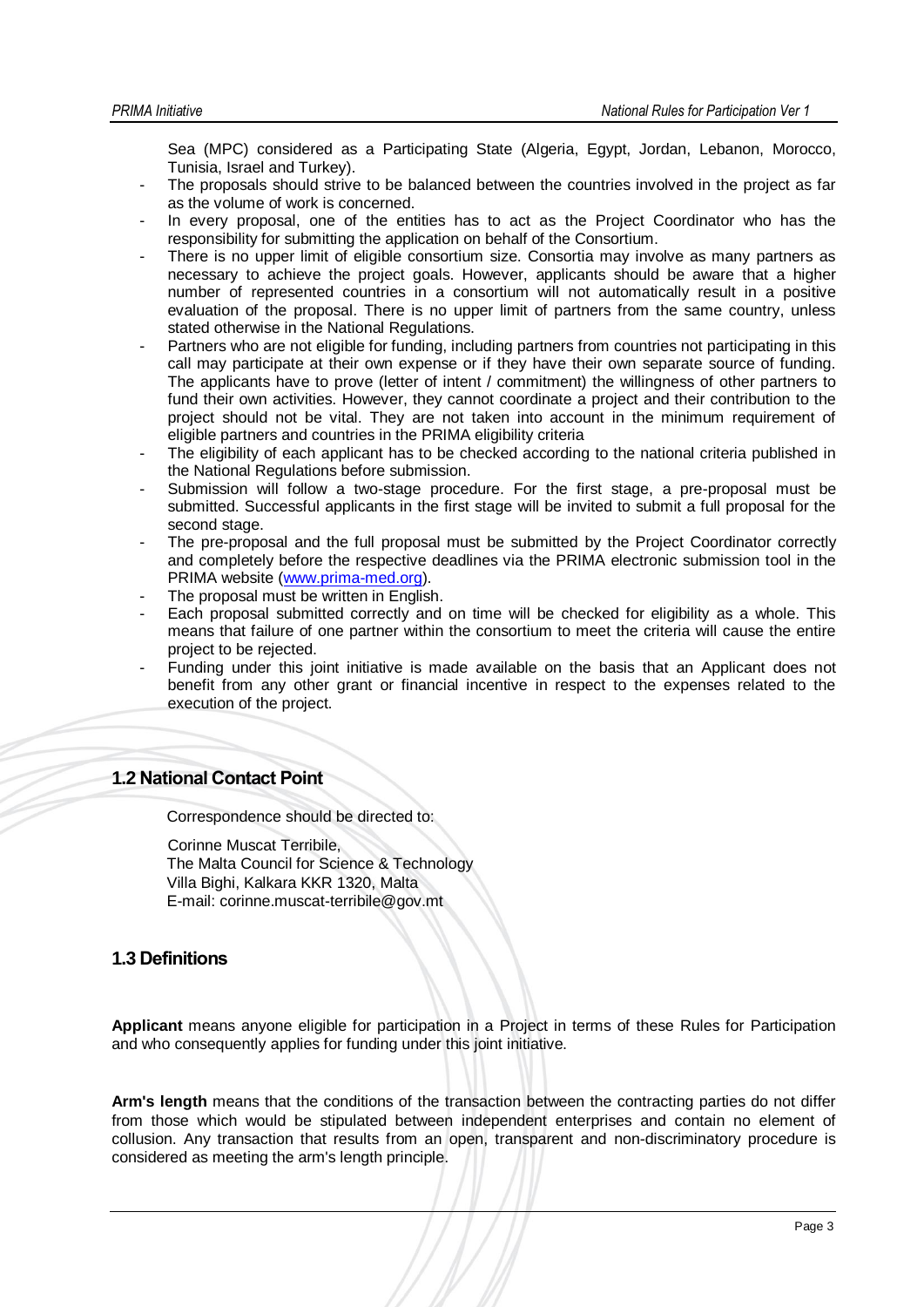**Council** refers to the Malta Council for Science and Technology

**Effective collaboration** means collaboration between at least two independent parties to exchange knowledge or technology, or to achieve a common objective based on the division of labour where the parties jointly define the scope of the collaborative project, contribute to its implementation and share its risks, as well as its results. One or several parties may bear the full costs of the project and thus relieve other parties of its financial risks. Contract research and provision of research services are not considered forms of collaboration.

**Eligible direct costs** are those costs incurred directly by the national beneficiaries during the duration of the project and used primarily for the purpose of achieving the objectives of the project. All eligible expenses must be incurred between the Start Date and the End Date of the Project and must be limited to the budgeted value.

**End Date** means the date when the Project Period, having commenced on the Start Date, expires. The Project Period is the time required to execute the Project as indicated in the grant agreement.

**Industrial Entity** is defined as a Legal Entity having more than 50% private shareholding, including but not limited to, a privately-owned company or commercial enterprise, the objects and activities of which include the output of a specified product and service, and have the financial means to execute the project and a potential to use the results. In addition to research and innovation contributions and knowledge transfer, the entity may contribute to the consortium by developing, testing, commercializing or using such a product or service. Provided that a registered NGO, or a Professional Body as defined in this Section is considered as forming part of this definition.

**Innovation** is defined as the internationally novel scientific/technological development of a technological process, product or service. Also, the definition of innovation within the same context can also be applied to non-novel, yet step-change/ground-breaking enhancement of existing technological processes, products or services, or even the application of existing knowledge to new novel applications of these solutions to deliver step-change competitiveness through such an application.

**Legal Entity** means any entity created within the European Economic Community, having an operating base in Malta and which has legal personality, which may, acting under its own name, exercise rights and be subject to obligations.

**Linked enterprises** are enterprises which have any of the relationships with each other outlined in Annex I of the COMMISSION REGULATION (EU) No 651/2014 of 17 June 2014 declaring certain categories of aid compatible with the internal market in application of Articles 107 and 108 of the Treaty.

**Large undertaking** is an undertaking not fulfilling the criteria laid down in Annex I of the COMMISSION REGULATION (EU) No 651/2014 of 17 June 2014 declaring certain categories of aid compatible with the internal market in application of Articles 107 and 108 of the Treaty.

**NGO** means any Voluntary or Non-Governmental Organisation set up in accordance with The Voluntary Organisations Act (Cap. 492 of the Laws of Malta).

**Non-profit making** is an entity where (a) the statute of the entity contains an express exclusion of the purpose to make profits; and (b) there is express provision in the statute defining the purposes of the entity which do not include the promotion of private interests, other than a private interest which is a social purpose; and (c) no part of the income, capital or property is available directly or indirectly to any promoter, founder, member, administrator, donor or any other private interest. Provided that if a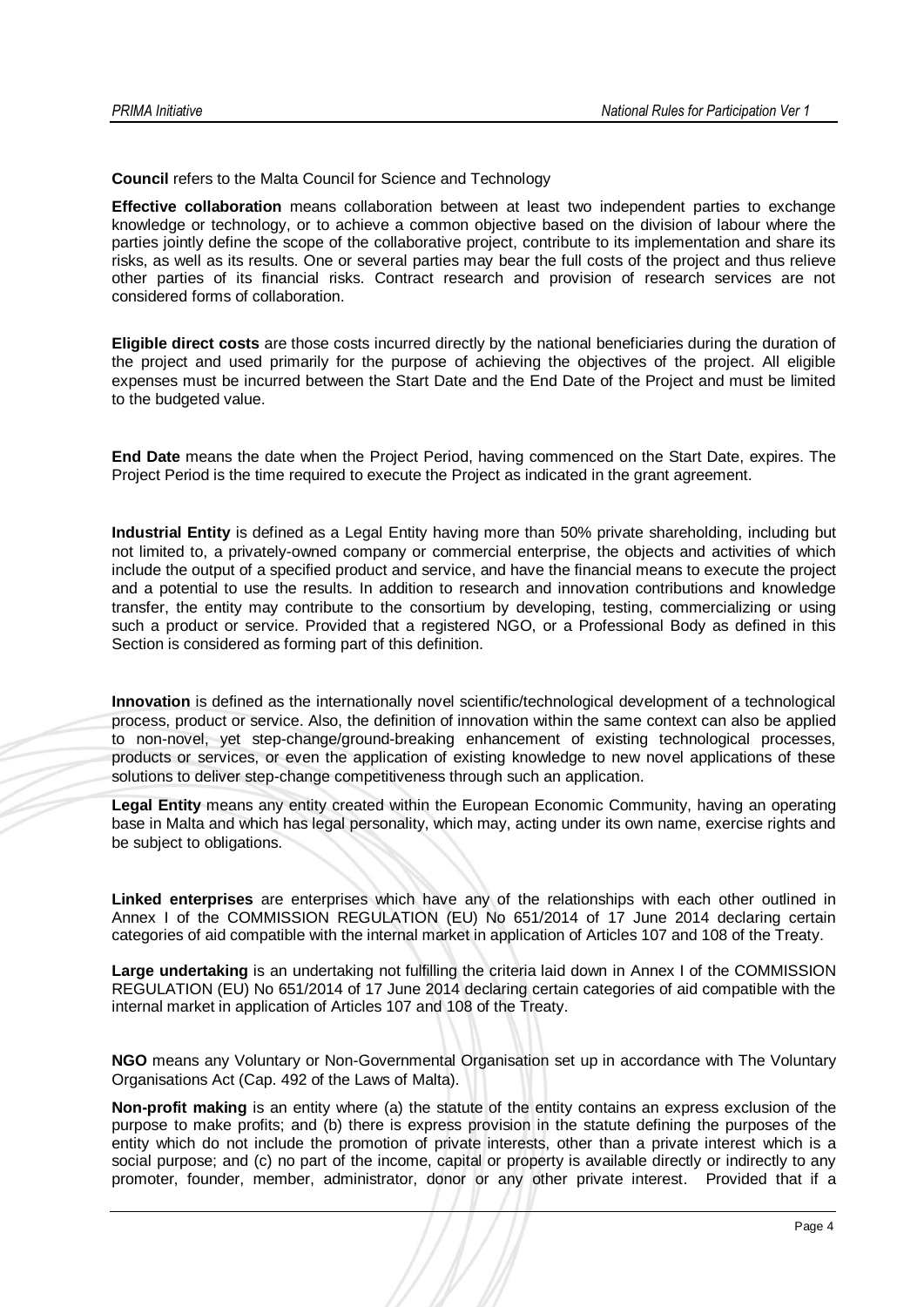promoter, founder, member, administrator or donor is another enrolled non-profit making organisation, the limitation in paragraph (c) shall not apply provided the availability of such income, capital or property is subject to conditions which are consistent with the general purposes of the grantor entity:

Provided further that an organisation shall continue to be deemed as non-profit making notwithstanding that:(i) it obtains a pecuniary gain from its activities when such gain is not received or credited to its members but is exclusively utilised for its established purposes; (ii) it buys or sells or otherwise deals in goods or services where such activities are exclusively related to its principal purposes; (iii) it is established for the general entertainment, pastime, education or other similar benefit only of its members; or (iv) it is established for the promotion of the social role, ethics, education and values of a trade or profession provided it does not promote the private interests of its members.

#### **Operating base in Malta** means if the legal entity:

a. owns, leases, or has been given the right of use by a third party, an adequate premises from where to conduct an eligible economic activity in the region of Malta;

and

b. employs at least one person that is based in Malta and is liable to pay income tax in Malta.

**Partner** is defined as a partner in a consortium of a funded transnational project

**Project Contact Point** is the individual, appointed to act on behalf of the Applicant and who is responsible for communicating with the Council about the Project.

**Personnel costs** means the costs of researchers, technicians and other supporting staff to the extent employed on the relevant project or activity

**Project Coordinator** is one of the beneficiaries of a project consortium that is appointed as the single point of contact between the Lead Agency and/or the funding bodies and the consortium partners from proposal submission to project end. He/she will have the responsibility of ensuring that all the partners involved in the consortium are eligible and supervises the project workflow with the help of WP leaders. Additionally, he/she will be required to submit the project application on behalf of the consortium and must also compile and submit reports / deliverables to the funding bodies which in turn will relay these documents to the Lead Agency. Can also be referred to as **Principal Investigator**.

**Professional Body** may be an organisation, an association, a chamber, society, institute or a group of professional persons not being enrolled or registered in terms of The Voluntary Organisations Act (Cap. 492 of the Laws of Malta) or not being otherwise recognised in terms of Law, and which is generally recognised and acknowledged by the professional persons it seeks to represent as their representative Body. For the purposes of this Definition, a professional person is one who has undergone a period of study at a university or a recognised institution of higher learning and has obtained the formal qualification entitling the person to practise the respective profession; and who provides a specialised service to the public, based primarily on a fiduciary relationship between herself/himself and the party to whom s/he provides such service on his own personal credibility and responsibility.

**Project Grant** means the granted funding provided.

**Project Value** means the entire project budget including any co-financing.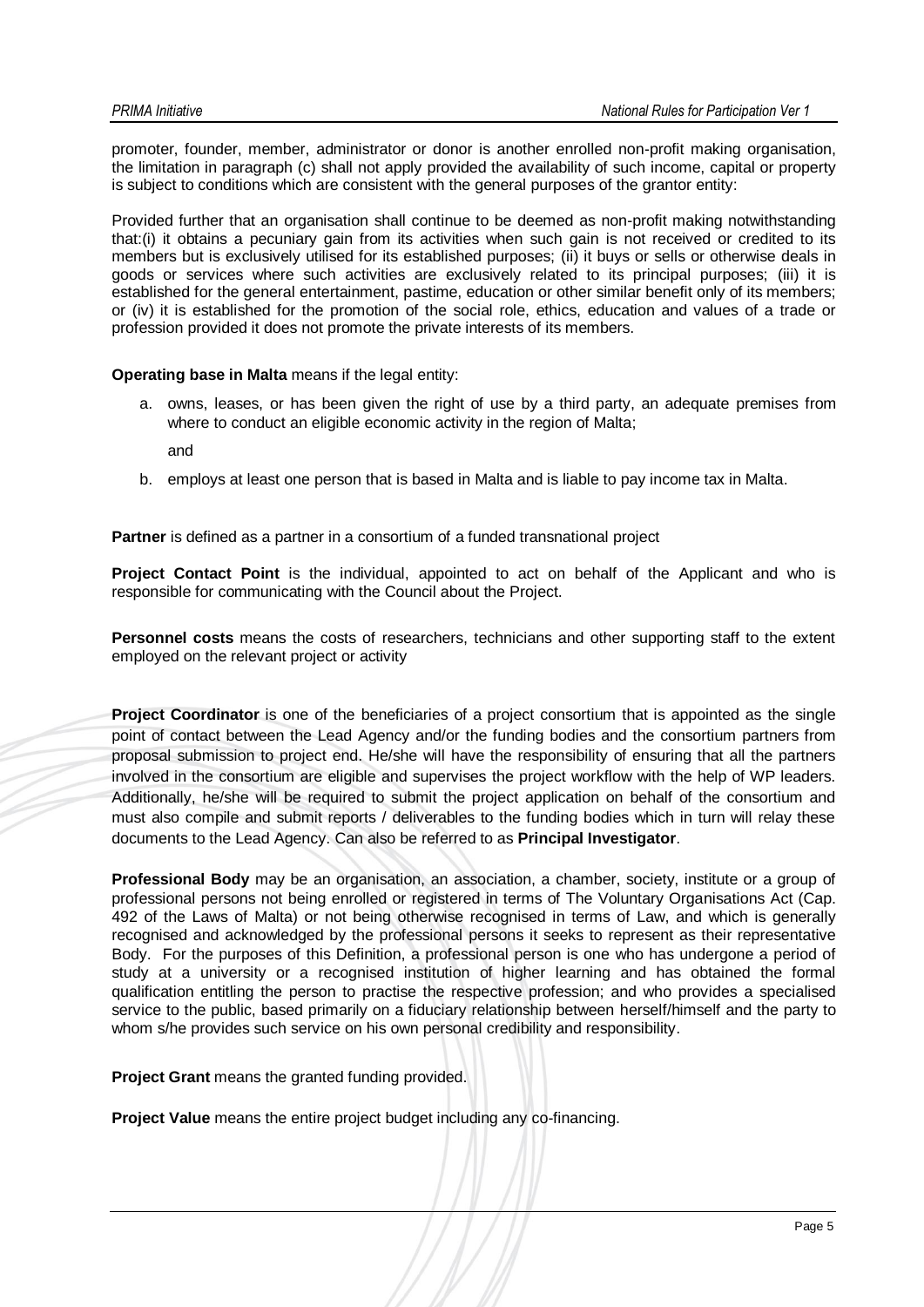**Public Entity** means any Maltese Public Service Department or Maltese Public Sector Entity, or any Maltese Legal Entity which has more than 50% government shareholding. Public Service refers to all Ministries and Departments; and Public Sector Entities refers to authorities, corporations, agencies and commercial public-sector entities in which the Government has a majority shareholding and that are not listed on the stock exchange. Public Entities also include foundations, local councils and public academic entities. In the case of public academic entities, this includes but is not limited to a higher education entity or a research institute, whether as a whole body or as a component unit or department within such body, provided that the entity's ongoing education and research is scientifically in line with the subject of the application being submitted during this call provided that the higher education entity must be in possession of a license for Higher Education according to the Further and Higher Education (Licensing, Accreditation and Quality Assurance) Regulations – Subsidiary Legislation 327.433. This does not include the license for a tuition centre.

**Research and Development** is defined as the systematic investigation, work or research carried out in any field of science or technology through experiment, theoretical work or analysis undertaken in order to acquire new knowledge, primarily directed towards a specific practical aim or objective, and includes:

- a) **Fundamental Research** means experimental or theoretical work undertaken primarily to acquire new knowledge of the underlying foundations of phenomena and observable facts, without any direct commercial application or use in view
- b) **Industrial Research** means the planned research or critical investigation aimed at the acquisition of new knowledge and skills for developing new products, processes or services or for bringing about a significant improvement in existing products, processes or services. It comprises the creation of components parts of complex systems, and may include the construction of prototypes in a laboratory environment or in an environment with simulated interfaces to existing systems as well as of pilot lines, when necessary for the industrial research and notably for generic technology validation
- c) **Experimental Development** means acquiring, combining, shaping and using existing scientific, technological, business and other relevant knowledge and skills with the aim of developing new or improved products, processes or services. This may also include, for example, activities aiming at the conceptual definition, planning and documentation of new products, processes or services

Experimental development may comprise prototyping, demonstrating, piloting, testing and validation of new or improved products, processes or services in environments representative of real life operating conditions where the primary objective is to make further technical improvements on products, processes or services that are not substantially set. This may include the development of a commercially usable prototype or pilot which is necessarily the final commercial product and which is too expensive to produce for it to be used only for demonstration and validation purposes.

Experimental development does not include routine or periodic changes made to existing products, production lines, manufacturing processes, services and other operations in progress, even if those changes may represent improvements;

**Research and Innovation Actions (RIAs)** consist of activities to establish new knowledge and / or explore the feasibility of a new or improved technology, product, process, service or solution. For this purpose, they may include Fundamental Research (basic research), Industrial Research (applied research) and Experimental Development (technology development and integration, testing and validation on a small-scale prototype in a laboratory or simulated environment).

**Research and knowledge-dissemination organisation** means an entity (such as universities or research institutes, technology transfer agencies, innovation intermediaries, research-oriented physical or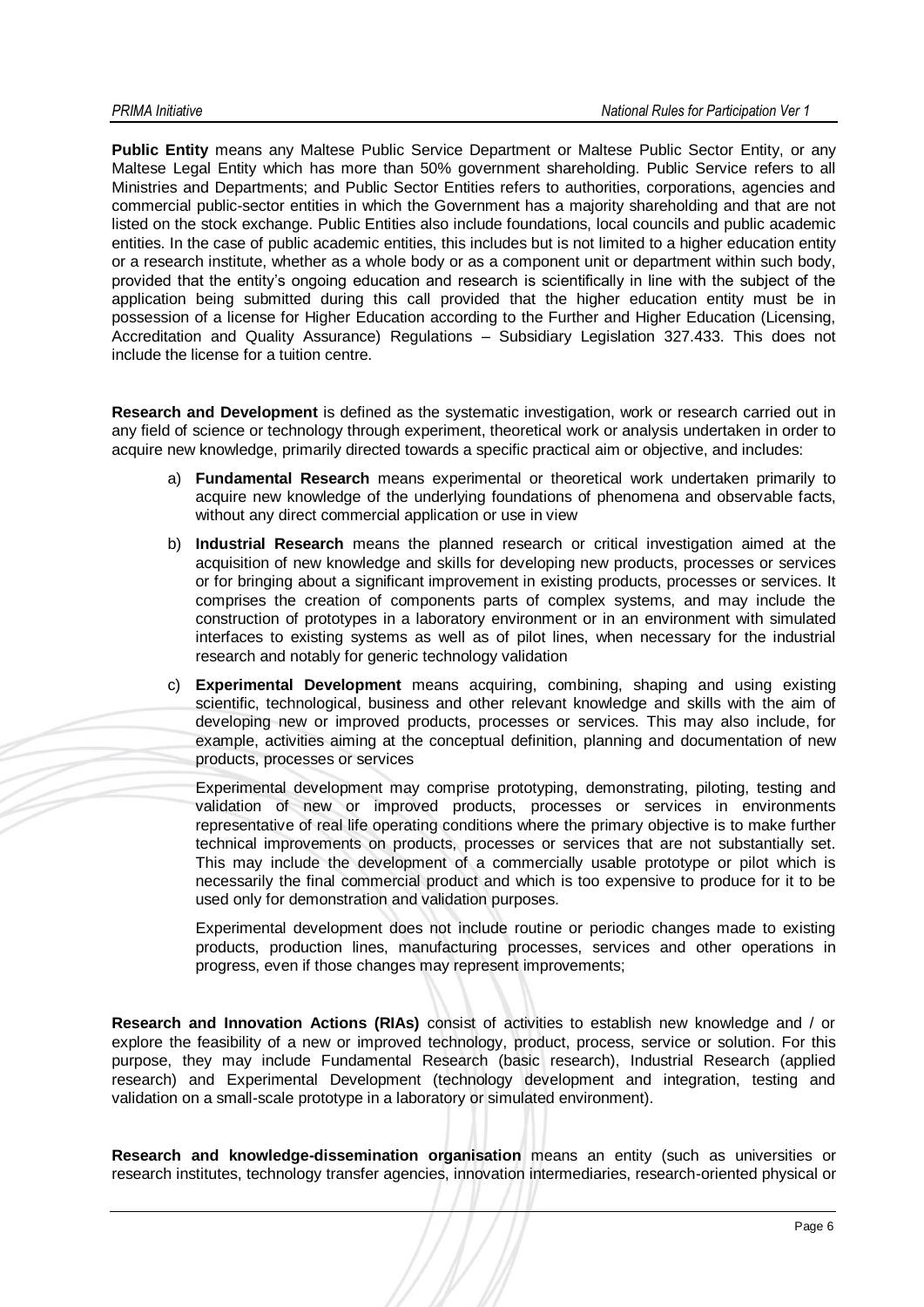virtual collaborative entities), irrespective of its legal status (organised under public or private law) or way of financing, whose primary goal is to independently conduct fundamental research, industrial research or experimental development or to widely disseminate the results of such activities by way of teaching, publication or knowledge transfer. Where such entity also pursues economic activities the financing, the costs and the revenues of those economic activities must be accounted for separately. Undertakings that can exert a decisive influence upon such an entity, in the quality of, for example, shareholders or members, may not enjoy preferential access to the results generated by it;

**Single Undertaking** includes all enterprises having at least one of the following relationships with each other:

- i. One enterprise has a majority of the shareholders' or members' voting rights in another enterprise;
- ii. One enterprise has the right to appoint or remove a majority of the members of the administrative, management or supervisory body of another enterprise;
- iii. One enterprise has the right to exercise a dominant influence on another enterprise pursuant to a contract entered into with that enterprise or to a provision in its memorandum or articles of association;
- iv. One enterprise, which is a shareholder in or member of another enterprise, controls alone, pursuant to an agreement with other shareholders in or members of that enterprise, a majority of shareholders' or members' voting rights in that enterprise.

Enterprises having any of the relationships referred to in points (i) to (iv) above through one or more other enterprises shall be considered to be a single undertaking,

**Small and Medium Enterprises (SME)** is an undertaking which fulfils the criteria laid down in Annex I of Commission Regulation (EU) No 651/2014 of 17 June 2014 declaring certain categories of aid compatible with the internal market in application of Articles 107 and 108 of the Treaty.

**Start-up Undertaking** shall be defined as an enterprise that has been established for less than five (5) years following its registration. For eligible undertakings that are not subject to registration, the five year eligibility period may be considered to start from the moment when the enterprise either starts its economic activity or is liable to tax for its economic activity.

**Start Date** means the date which is stated in the grant agreement for the official start of the project.

**Start of Works** means the earlier of either the start of construction works relating to the investment, or the first legally binding commitment to order equipment or any other commitment that makes the investment irreversible. Buying land and preparatory works such as obtaining permits and conducting feasibility studies are not considered start of works. For take-overs, 'start of works' means the moment of acquiring the assets directly linked to the acquired establishment;

**Subcontracted Activity** means any activity related to the project, (including but not limited to consultancy), which is not carried out directly by a Partner or its employees but is carried out by any third party (local or foreign) individual, company, partnership or entity, under whatsoever terms and conditions.

**Undertaking in Difficulty** means an undertaking in respect of which at least one of the following circumstances occurs:

(a) In the case of a limited liability company (other than an SME that has been in existence for less than three years or, for the purposes of eligibility for risk finance aid, an SME within 7 years from its first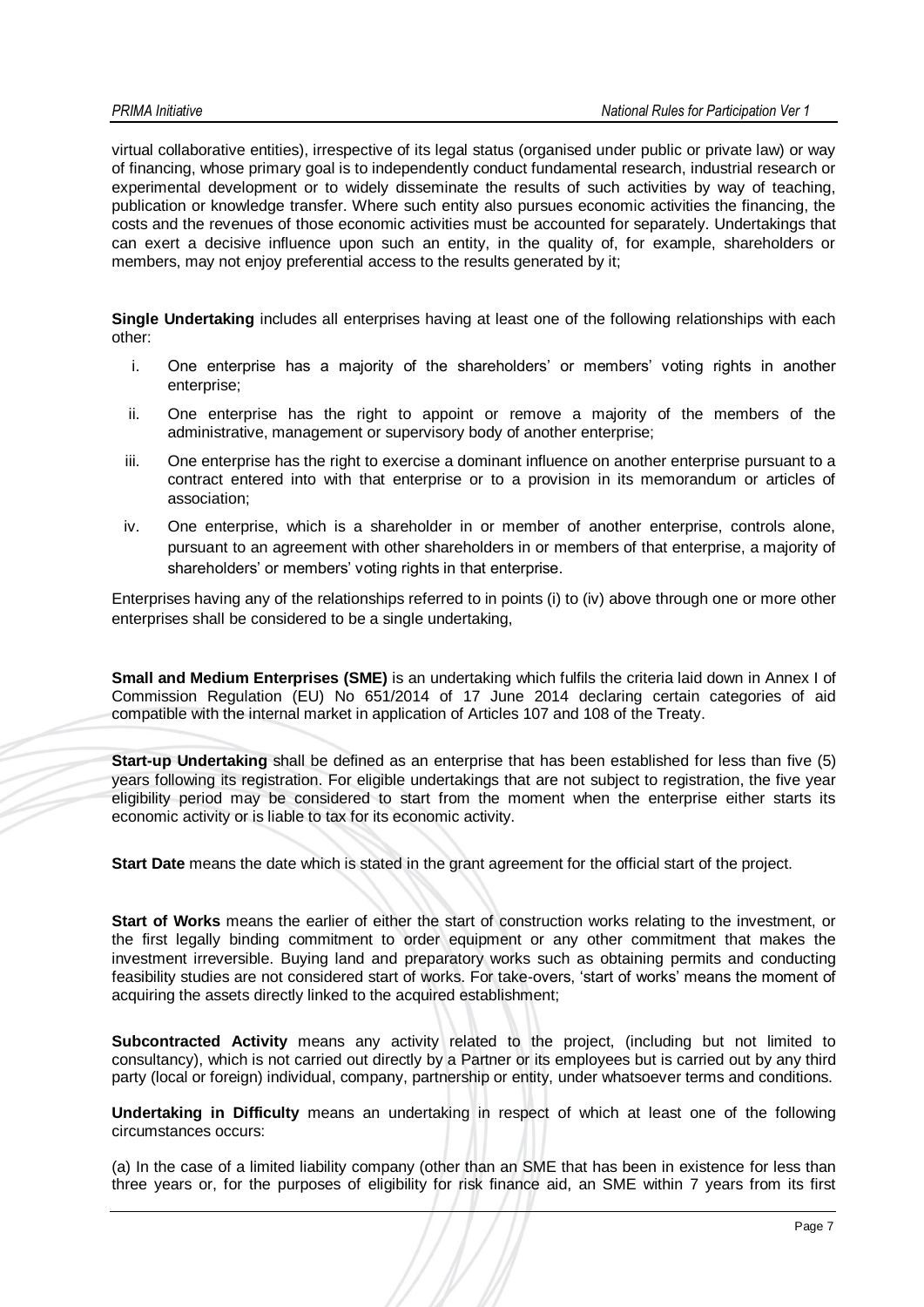commercial sale that qualifies for risk finance investments following due diligence by the selected financial intermediary), where more than half of its subscribed share capital has disappeared as a result of accumulated losses. This is the case when deduction of accumulated losses from reserves (and all other elements generally considered as part of the own funds of the company) leads to a negative cumulative amount that exceeds half of the subscribed share capital. For the purposes of this provision, 'limited liability company' refers in particular to the types of company mentioned in Annex I of Directive 2013/34/EU and 'share capital' includes, where relevant, any share premium.

(b) In the case of a company where at least some members have unlimited liability for the debt of the company (other than an SME that has been in existence for less than three years or, for the purposes of eligibility for risk finance aid, an SME within 7 years from its first commercial sale that qualifies for risk finance investments following due diligence by the selected financial intermediary), where more than half of its capital as shown in the company accounts has disappeared as a result of accumulated losses. For the purposes of this provision, 'a company where at least some members have unlimited liability for the debt of the company' refers in particular to the types of company mentioned in Annex II of Directive 2013/34/EU.

(c) Where the undertaking is subject to collective insolvency proceedings or fulfils the criteria under its domestic law for being placed in collective insolvency proceedings at the request of its creditors.

(d) Where the undertaking has received rescue aid and has not yet reimbursed the loan or terminated the guarantee, or has received restructuring aid and is still subject to a restructuring plan.

(e) In the case of an undertaking that is not an SME, where, for the past two years:

- 1. the undertaking's book debt to equity ratio has been greater than 7.5 and
- 2. the undertaking's EBITDA interest coverage ratio has been below 1.0.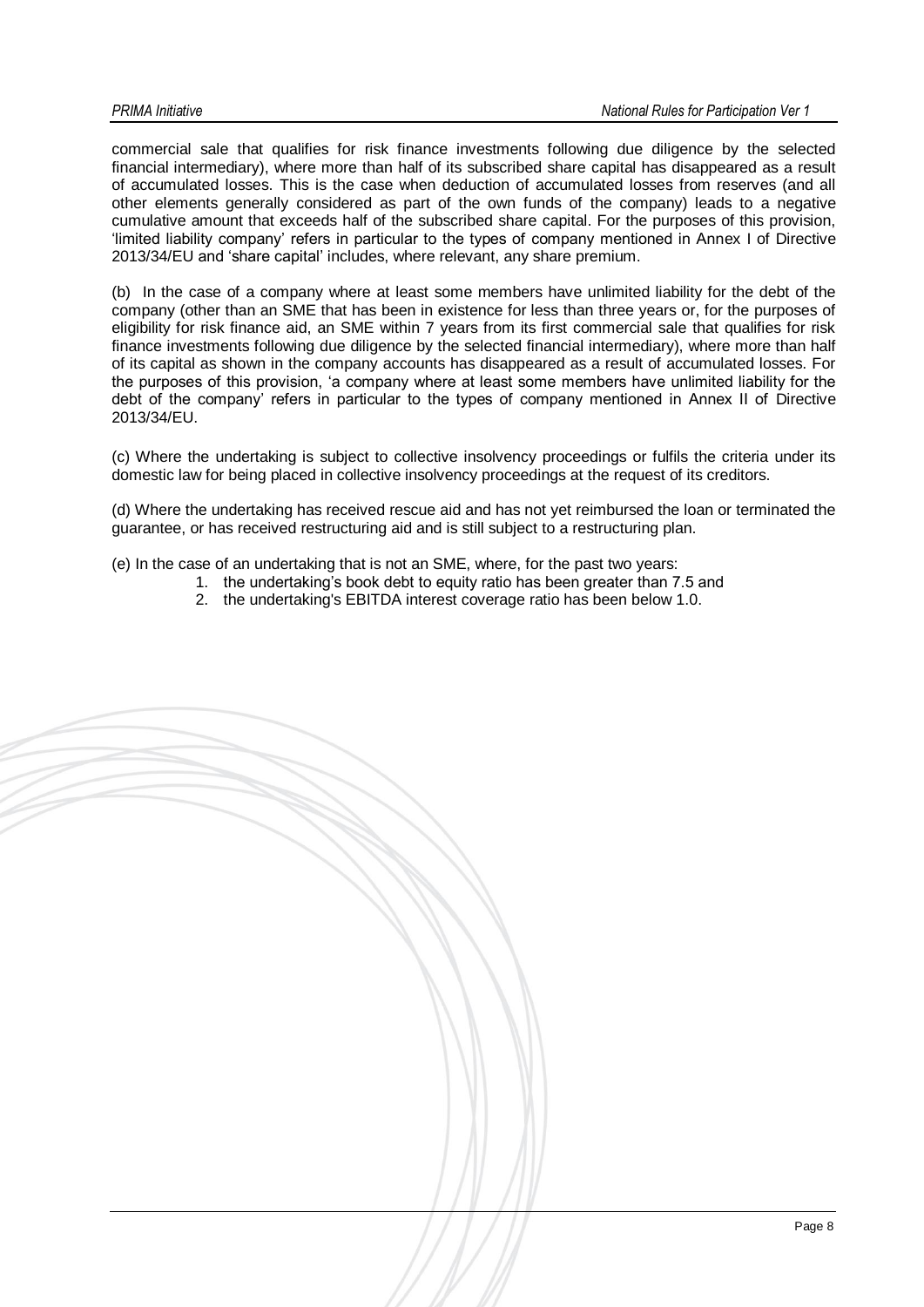## <span id="page-9-0"></span>**2. Eligibility for Participation**

## <span id="page-9-1"></span>**2.1 Partner Eligibility**

Any Industrial Entity and any Public Entity as defined in Section 1.3 may apply and will be eligible for funding subject to the terms and conditions laid out in this document*.*

Applicants, who fall within the definition of Industrial Entity, will be required to provide the following documents which will be considered during the national eligibility check stage (to be included as an annex to the National application form):

- Memorandum & Articles of Association or other constitutive document;
- Audited financial statements for last 3 fiscal years (2 sets).

In the event that the Applicant is a start-up and the above documents are not available, the Applicant shall provide the financial projections for three (3) years signed by an auditor, including:

- an income statement.
- a cash flow statement, and
- a statement of financial position

In the event that the review of these documents may result in too high an exposure risk to the Council, the Applicant will no longer be entitled to participate in the project.

Applicants who have other funded projects with the Council and are in default, and/or have gone beyond the timelines of the project, are not eligible to participate.

Any application submitted by or including the participation of any legal person or legal entity having, in totality or in majority ownership, the same shareholders, partners or persons holding and / or exercising a controlling power in any other legal entity which will have been at any time prior to such application declared as non-compliant or defaulting on any other contract or agreement entered into with the Council, shall be automatically declared as inadmissible.

## <span id="page-9-2"></span>**3. Funding Criteria**

The funds for the national beneficiaries participating in the project consortium will be made available in accordance with these rules and regulations.

## <span id="page-9-3"></span>**3.1 Project Duration**

Project duration should be a maximum of three years. The earliest possible starting date for projects will be fixed at the beginning of the contract negotiations with the national funding organisations.

## <span id="page-9-4"></span>**3.2 Application Process**

Applicants are to submit an application for assistance under this scheme before the start of works.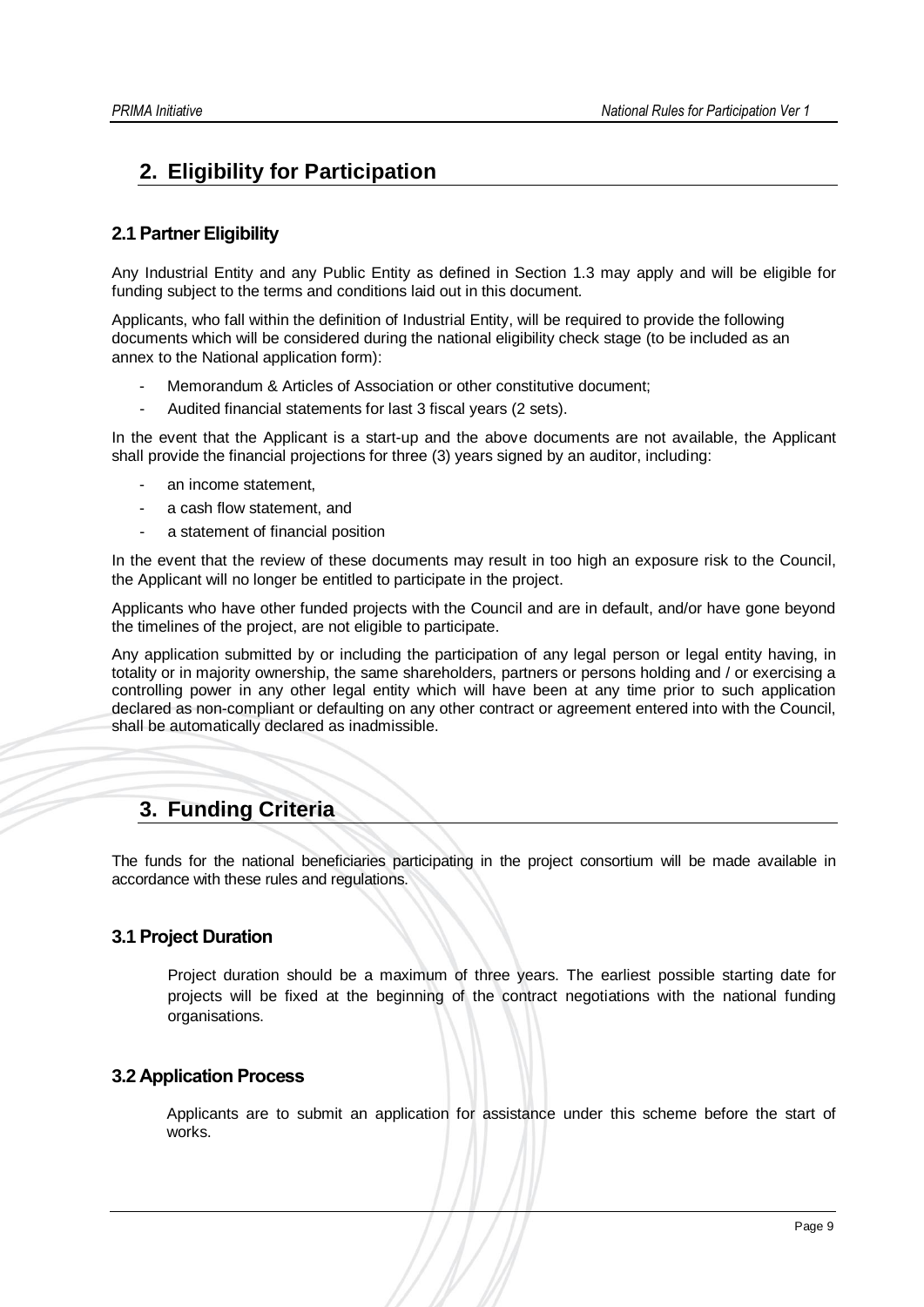The application process consists of a two-stage submission process. The pre-proposal and the full proposal are required to be submitted electronically by the Project coordinator via the Online Submission Tool of the PRIMA website.

Additionally, a National Application Form is to be submitted by each national applicant via [eusubmissions.mcst@gov.mt.](mailto:eusubmissions.mcst@gov.mt)

### <span id="page-10-0"></span>**3.3 Submission Deadline**

Deadline for submission of pre-proposal and National Application Form is 21<sup>st</sup> February 2019 at 17:00 CET.

## <span id="page-10-1"></span>**3.4 Grant Value**

The total maximum National Budget for this Call is of €500,000.

Funding for successful project submissions will be based on a periodic cash advance and will be regulated through a contractual agreement establishing the terms and conditions governing the financing of the project.

Funding under this joint initiative is made available on the basis that an Applicant does not benefit from any other grant or financial incentive in respect of the expenses related to execution of the project.

## <span id="page-10-2"></span>**3.5 Project Contact Point**

The National applicant/s shall appoint a Project Contact Point/s. The Project Contact Point/s shall have the following responsibilities:

- To ensure compliance with their obligations in terms of the Contractual Agreement.
- To compile Periodic Reports and Final Reports including their timely submissions and effective execution of the project.
- <span id="page-10-3"></span>• To execute the project activities according to set timeframes and deliverables.

### **3.6 Deliverables**

#### **Mandatory deliverables**

The project plan must give details of certain activities which are required by the Council. These should be included as deliverables in the project proposal and include:

- 1. A showcase of the project to the general public by the National project partner through:
	- The publication of at least two articles per year in local newspapers or magazines. These should not contain intellectual property but should raise awareness about the project and its benefits.
	- The organisation of at least one half-day event to be held at the Council's premises or as otherwise directed by the Council.

2. Reporting on project progress as per the list hereunder in line with the templates provided by the Council;

• End of Stage Technical and Scientific Reports;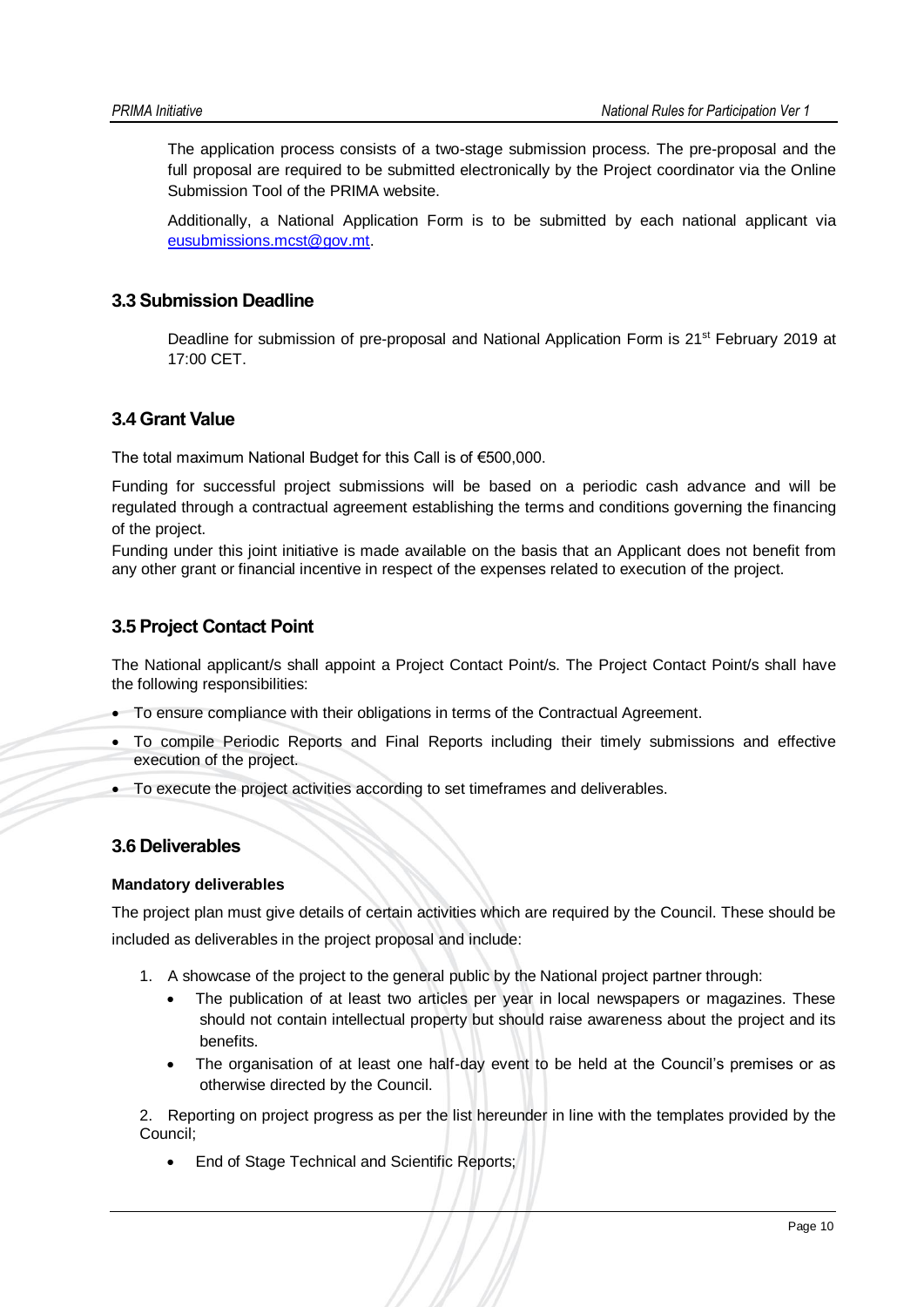- End of Stage Financial Report;
- End of Project Technical and Scientific Report;
- End of Project Audited Financial Report.

The reports are to include sufficient evidence on the achievement of the project objectives as well as the parameters indicated in the application.

Changes to the project objectives, work-packages and all the parameters committed in the applications are to be detailed, justified and approved by the Council.

#### **Recommended deliverables**

Further to the mandatory deliverables, the Council invites applications to also include deliverables as recommended below:

- 1. Monograph/s and/or peer-reviewed paper/s for accepted publication in international journal/s of repute based on the work carried out through the Project. The subscription levels or Impact Factor of journals are important considerations. Similar papers published on open source media would also be considered favourably.
- 2. Oral presentation/s at international conference/s on the work carried out through the Project.
- 3. The attainment of undergraduate degrees and/or postgraduate degrees and/or post-doctoral research. In cases where the project duration is insufficient for the purpose of submitting a degree, there has to be a commitment to complete the degree outside the duration of the project utilising other sources of funding.
- 4. Registration of a patent or other Intellectual Property Rights stemming from the Project, in Malta as well as in any other country.
- 5. Commercial commitments such as technology innovations to be included in a partner's existing product or service.
- 6. Commercial commitments such as technology transfer licences.

## <span id="page-11-0"></span>**4. List of Eligible and Ineligible Costs**

## <span id="page-11-1"></span>**4.1 Eligible Costs**

Applicants may opt for **one** of the following two regulations. Applicants are required to indicate their preference within the National application form.

Eligible costs are those costs incurred directly by the project partner during the duration of the project and used primarily for the purpose of achieving the objectives of the project.

All expenses must be incurred between the Start Date and the End Date of the project and must be limited to the budgeted value.

Please contact the Council for more information on the implications of these State Aid Rules.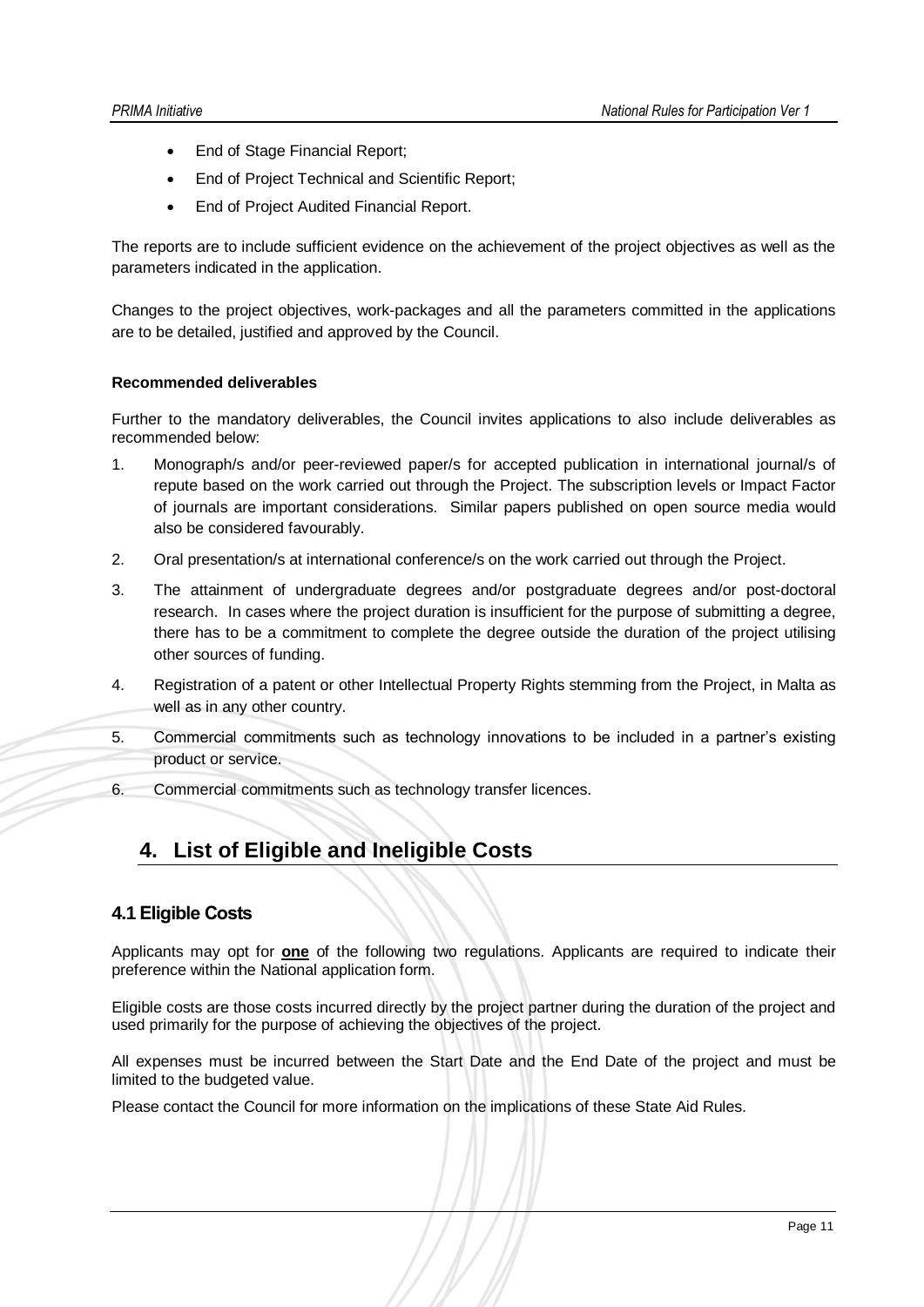**4.1.1. Eligible Costs under Regulation A:** *[Commission Regulation \(EU\) No. 1407/2013 of 18 December](http://ec.europa.eu/competition/state_aid/legislation/de_minimis_regulation_en.pdf)  [2013 on the application of Articles 107 and 108 of the Treaty on the Functioning of the European Union to](http://ec.europa.eu/competition/state_aid/legislation/de_minimis_regulation_en.pdf)  [de minimis aid \(the de minimis Regulation\)](http://ec.europa.eu/competition/state_aid/legislation/de_minimis_regulation_en.pdf)*

#### **a) Personnel Costs**

The permissible number of hours funded by this initiative is not to exceed an average of 10 hours per week per existing employee, as part of their normal working hours, to the extent employed on the project.

There is no limit on the number of employees per project other than that the total cost of funded hours per project will not exceed 20% of the project value.

Those employees that have utilised elsewhere their allocated quota of research hours defined in their contract can apply for pro rata payment, up to a maximum of an additional 10 hours per week, for supervisory, research or management hours (overseas travel hours are ineligible) as an eligible cost of the project, if this is permissible within their contract of employment.

The hourly rate (z) is calculated using the formula:

 $\epsilon$  z = (basic salary + allowances) / yearly weekday hours. Eligible salaries are pinned to the following hourly rates (including National Insurance and Inland Revenue and allowances) and personnel limits per project:

| <b>Role in Project</b>                                               | <b>Hourly rates</b>          | Limits per project |
|----------------------------------------------------------------------|------------------------------|--------------------|
| Top Management or equivalent                                         | € 29.11/hour to € 35.84/hour | Max 2 per project  |
| Middle<br>Management<br><b>or</b><br>equivalent                      | € 20.70/hour to € 29.10/hour | Max 2 per project  |
| Senior<br>Researcher*<br><b>or</b><br>equivalent                     | € 20.70/hour to €29.10/hour  | Max 2 per project  |
| Researcher <sup>¥</sup> or equivalent                                | € 11.49 to € 20.69/hour      | Max 2 per project  |
| Operational, technician, research<br>support assistant or equivalent | Up to € 11.48/hour           |                    |

*The rates stated in the table above are for the year 2018. For subsequent years a 5% increase per year is allowed.* 

\*The term 'senior researcher' is to be used for a postdoctoral researcher with a specialist and high level of local and international experience in the field. Individuals possessing a high level of experience in industry can still be considered.

¥The term 'researcher' is to be used for a Bachelor's, Master's or a Ph.D degree holder and hence the hourly rate should be equivalent to the degree held by the relevant individual.

Personnel in salary brackets that are higher than those noted above will still only be reimbursed at the rates of the eligible brackets above depending on their role in the project. The hourly rates will have to be noted in the application along with the number of hours on the project per individual.

The salary of senior researchers, researchers, technicians, operators and research support assistants that are employed **specifically** for the project would not form part of the personnel costs limit of 20% of the project value. This provision is not applicable to existing personnel that are provided with separate part time contracts to extend their working hours with the entity, for the purpose of the project.

Personnel Costs related to Project Management are further limited to 10% of the project value and form part of the 20% limit set on personnel costs. Any project management which is not carried out by any of the partners shall be deemed to be subcontracting and, apart from being subject to the 10% maximum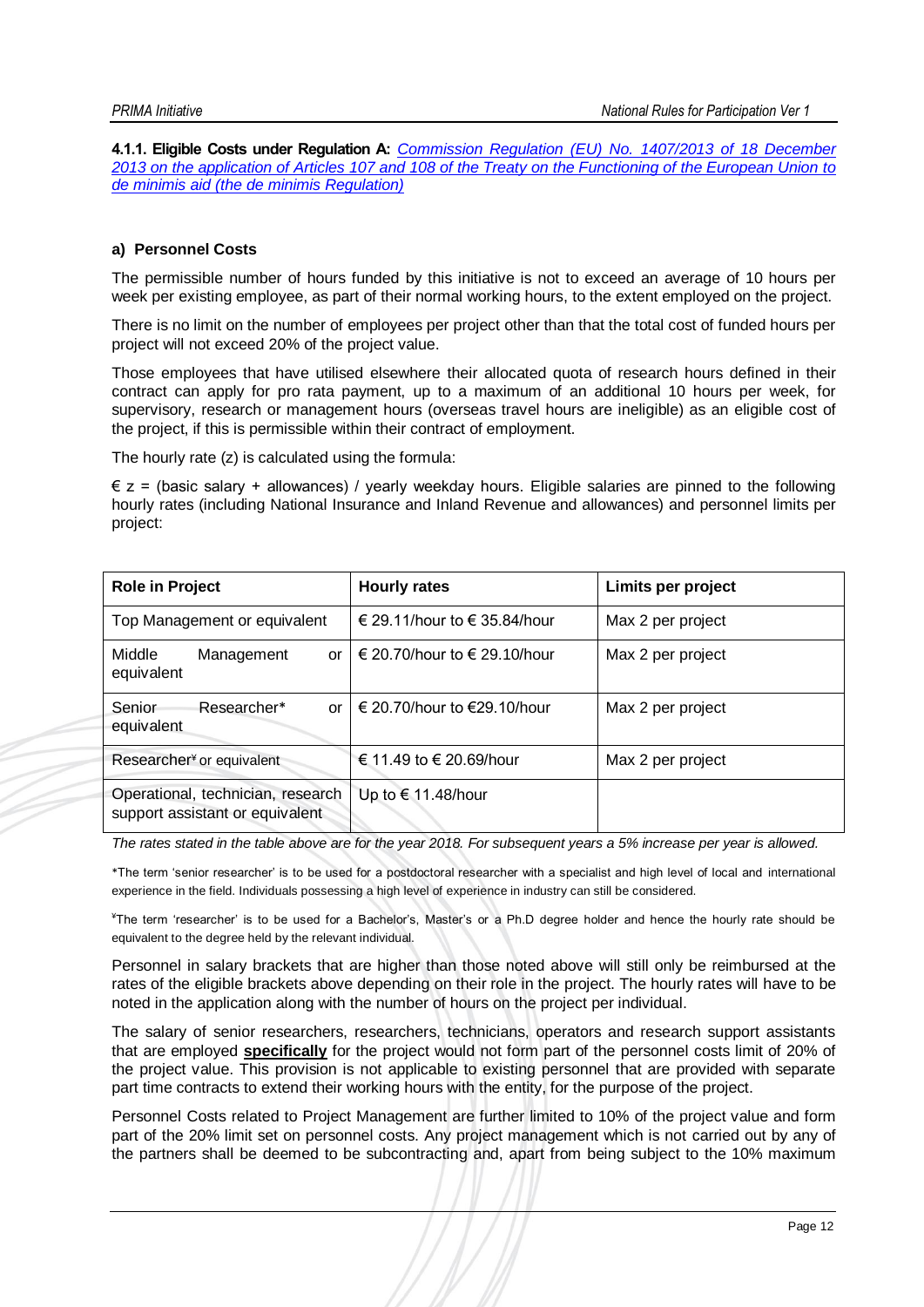threshold detailed herein, will also be calculated as part of the 10% maximum referred to in Section 4.1.1(g) for subcontracting costs.

Students can be engaged on the project and paid an annual stipend of  $6,000$  when reading for a Master's degree or an annual stipend of €8,000 when reading for a Doctoral degree. Note that for every engaged student, a full-time researcher must be employed by the applicant.

Filled time sheets are to be retained for all personnel, including students, as proof of number of hours spent on the project. Documentation of the utilisation of the employees' internally funded research quota for other research activities is to be retained as this evidence may be required by the auditors.

#### **b) Specialised equipment and research consumables**

Purchase of specialised equipment including software. Overall value of consumables typically cannot exceed 30% of project value. Proposals with consumables exceeding 30% of the project value need to be discussed at application stage.

#### **c) Travel and Subsistence**

Applicants which are not regulated by the Public Contracts Regulations (Chapter 174.04 of the Laws of Malta) are required to obtain three quotations for purchases related to travel.

For the attendance of consortium meetings, only 1 person will be eligible to attend the meeting.

For the attendance of international conferences, only 1 person will be eligible to attend per year.

#### **d) Other Operating Expenses**

Other operating expenses incurred directly as a result of the project. These must be approved beforehand by the Council and must not fall under ineligible costs.

#### **e) Costs of contractual research, knowledge and patents**

Costs of contractual research, knowledge and patents bought or licensed from outside sources at arm's length conditions, as well as costs of consultancy and equivalent services used exclusively for the project.

#### **f) Overheads**

Overheads will be covered at 10% of direct eligible costs, excluding the costs of (1) subcontracting; (2) items of equipment above €5000; and (3) consumables above €5000.

It is to be noted that for equipment, the capping of €500 is per piece, while for consumables the capping of €500 is for the total amount of consumables.

#### **g) Subcontracted activities**

Subcontracted activities shall be allowed up to a limit of 10% of the project value, provided that prior approval is attained from the Council before subcontracting to ensure fair procurement procedures.

#### *Additional Provisions*

Eligible Costs are to conform to the following and are subject to the final audit scrutiny:

- Any expenses incurred during the course of the project must be consistent with the principles of economy, efficiency and effectiveness.
- In the event of purchases of any value, private entity partners are required to demonstrate adequate marketing testing, obtaining three quotations from three different, independent and relevant sources.
- Public entity partners are to follow Public Procurement Regulations in their entity.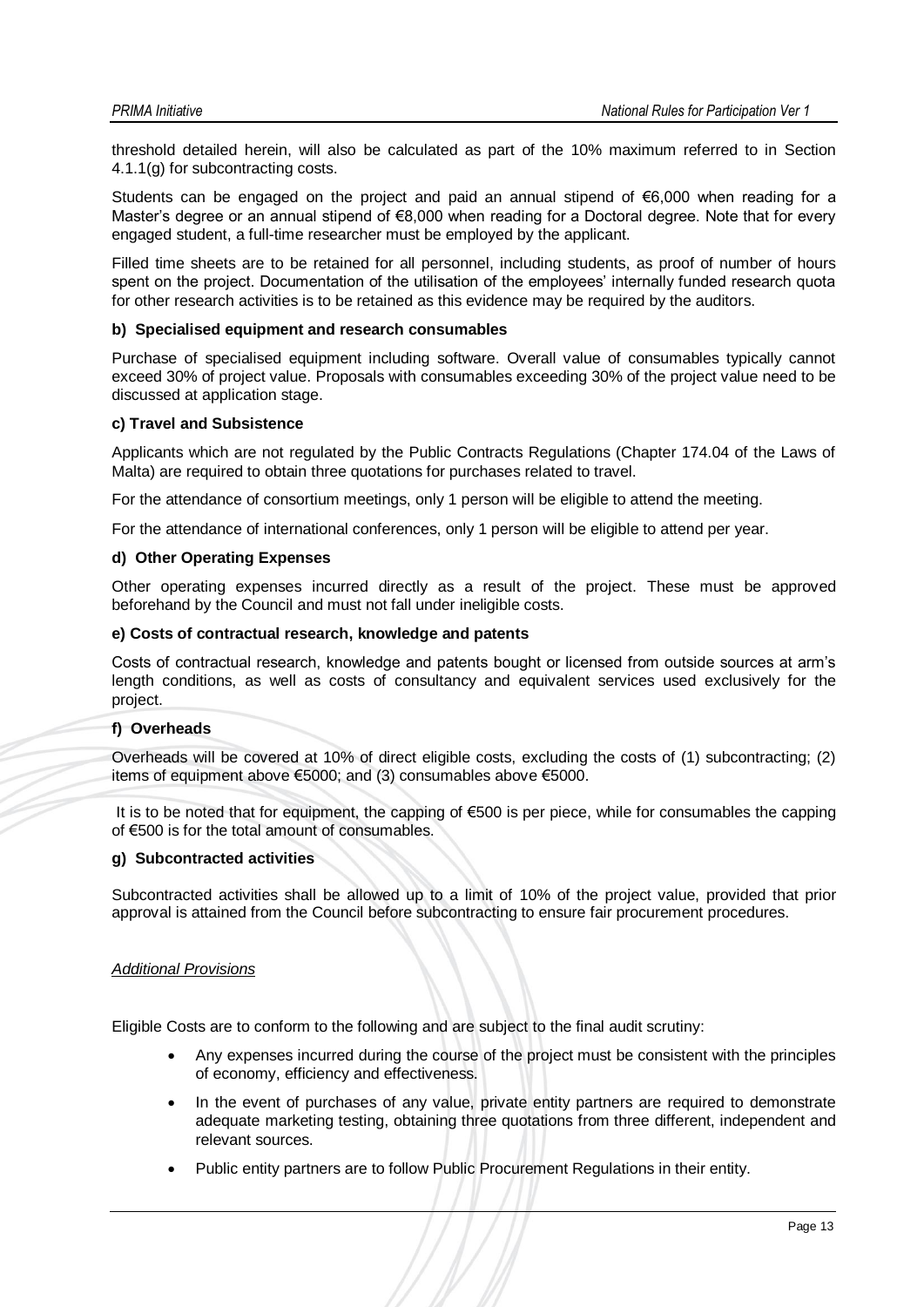- Any calls for the recruitment of staff on a project is to be conducted in a strictly transparent manner and is to include a public call in the form of an advert published in a Sunday newspaper (minimum size of advert: 2 columns by 8cm) and interview process.
- Commercial transactions between any applicants or consortium partners, or between any applicants or a consortium partner and a company with similar shareholding to a consortium partner, is not allowed. All transactions need to be carried out in line with the arm's length principle outlined in Section 1.3.

#### *Aid Intensity*

The financial contribution to a Partner which falls under the definition of Public Entity shall be 100% of eligible costs incurred by that Partner.

The financial contribution to a Partner which falls under the definition of Industrial Entity shall be limited to 75% of eligible costs incurred by that Partner. Therefore, such a Partner must contribute the remaining 25% to the Project. It is not possible for a Partner to cover the contribution of 25% 'in-kind'.

A partner that falls under the definition of NGO or Professional Body and is considered as a profit-making entity, will also be limited to 75% of the eligible costs incurred by that Partner whilst the financial contribution to non-profit making NGOs and Professional Bodies shall be 100%.

#### *Applicable State Aid Regulations and Obligations*

Assistance provided under Regulation A of these National Rules for Participation is in line with the [Commission Regulation \(EU\) No. 1407/2013 of 18 December 2013 on the application of Articles 107 and](http://ec.europa.eu/competition/state_aid/legislation/de_minimis_regulation_en.pdf)  [108 of the Treaty on the Functioning of the European Union to de minimis aid \(the de minimis](http://ec.europa.eu/competition/state_aid/legislation/de_minimis_regulation_en.pdf)  [Regulation\).](http://ec.europa.eu/competition/state_aid/legislation/de_minimis_regulation_en.pdf)

The total amount of *de minimis* aid granted to a single undertaking shall not exceed the amount of €200,000 over any period of three consecutive fiscal years. The total amount of *de minimis* aid granted to a single undertaking performing road freight transport for hire or reward shall not exceed €100 000 over any period of three fiscal years.

This aggregate maximum threshold applies in principle to all economic sectors with the exception of the road transport, agriculture and fisheries sectors for which different thresholds and criteria apply. The term 'undertaking' includes also all companies in a group (which fall under the direct or indirect ownership or control of the same ultimate parent company) and relevant partner and linked enterprises as defined in Annex I of Commission Regulation (EU No 651/2014). This period covers the fiscal year concerned as well as the previous two fiscal years. 'Fiscal year' means the fiscal year as used for tax purposes by the undertaking concerned.

This maximum threshold would include all State aid granted under this aid scheme and any other State aid measure granted under the *de minimis* rule including that received from any entity other than the Malta Council for Science and Technology. Any *de minimis* aid received in excess of the established threshold will have to be recovered, with interest, from the undertaking receiving the aid.

The de minimis declaration form must be filled in and submitted together with the application form.

Assistance approved under this aid scheme is NOT:

- i. Aid granted to undertakings active in the fishery and aquaculture sector, as covered by Council Regulation (EC) No. 104/2000.
- ii. Aid granted to undertakings active in the primary production of agricultural products.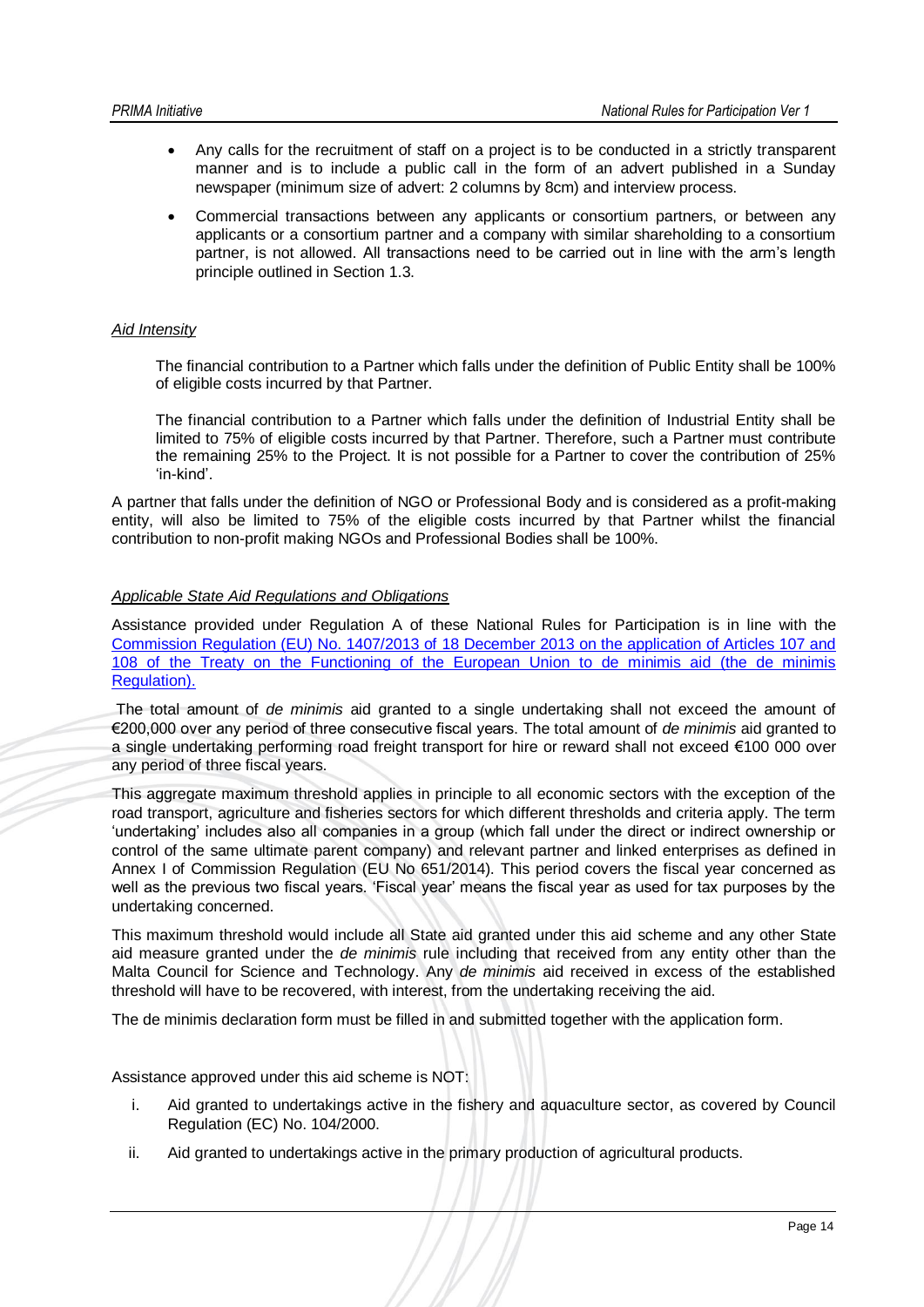- iii. Aid granted to undertakings active in the sector of processing and marketing of agricultural products, in the following cases:
	- a. Where the amount of the aid is fixed on the basis of the price or quantity of such products purchased from primary producers or put on the market by the undertakings concerned.
	- b. Where the aid is conditional on being partly or entirely passed on to primary producers.
- iv. Aid to export-related activities towards third countries or Member States, namely aid directly linked to the quantities exported, to the establishment and operation of a distribution network or to other current expenditure linked to the export activity.
- v. Aid contingent upon the use of domestic over imported goods.
- vi. Aid for the acquisition of road freight transport vehicles granted to undertakings performing road freight transport for hire or reward.

Where an undertaking is active in the sectors referred to in points (i), (ii) and (iii) above as well as in other sectors falling within the scope of the *de minimis Regulation*, the Council will ensure a separation of the activities or distinction of costs. Only those sectors eligible for assistance under the *de minimis Regulation* will be assisted. Activities in the sectors excluded from the scope of the de minimis Regulation will not benefit from assistance under this aid scheme.

In terms of Article 5 of the *de minimis Regulation*, *de minimis* aid granted under this initiative may be cumulated with *de minimis* aid granted in accordance with Commission Regulation (EU) No 360/2012 up to the ceiling laid down in that Regulation. It may be cumulated with *de minimis* aid granted in accordance with other de *minimis regulations* up to the relevant ceiling fixed in terms of these National Rules for Participation.

*De minimis aid* approved under this initiative shall not be cumulated with State aid in relation to the same eligible costs or with State aid for the same risk finance measure, if such cumulation would exceed the highest relevant aid intensity or aid amount fixed in the specific circumstances of each case by a block exemption regulation or a decision adopted by the European Commission. *de minimis aid* which is not granted for or attributable to specific eligible costs may be cumulated with other State aid granted under a block exemption regulation or a decision adopted by the Commission.

**4.1.2. Eligible Costs under Regulation B:** *[Commission Regulation \(EU\) No 651/2014 of 17 June 2014](https://eur-lex.europa.eu/legal-content/EN/TXT/PDF/?uri=CELEX:32014R0651&from=EN)  [declaring certain categories of aid compatible with the internal market in application of Articles 107 and](https://eur-lex.europa.eu/legal-content/EN/TXT/PDF/?uri=CELEX:32014R0651&from=EN)  [108 of the Treaty.](https://eur-lex.europa.eu/legal-content/EN/TXT/PDF/?uri=CELEX:32014R0651&from=EN)*

#### **a) Personnel Costs**

The permissible number of hours funded by this Programme is not to exceed an average of 10 hours per week per existing employee, as part of their normal working hours, to the extent employed on the project.

There is no limit on the number of employees per project other than that the total cost of funded hours per project will not exceed 20% of the project value.

Those employees that have utilised elsewhere their allocated quota of research hours defined in their contract can apply for pro rata payment, up to a maximum of an additional 10 hours per week, for supervisory, research or management hours (overseas travel hours are ineligible) as an eligible cost of the project, if this is permissible within their contract of employment.

The hourly rate (z) is calculated using the formula: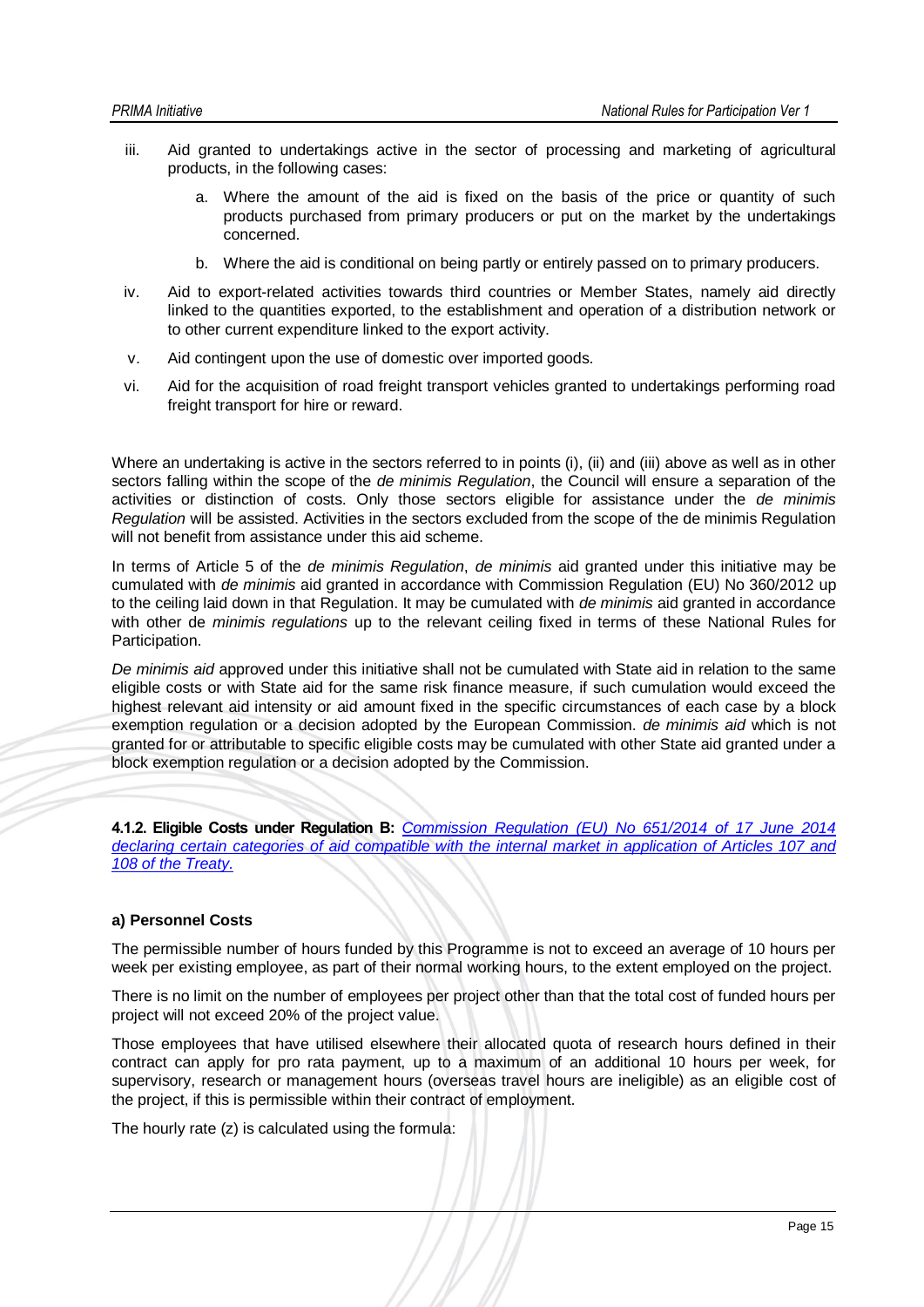$\epsilon$  z = (basic salary + allowances) / yearly weekday hours. Eligible salaries are pinned to the following hourly rates (including National Insurance and Inland Revenue and allowances) and personnel limits per project:

| <b>Role in Project</b> |                                                                      | <b>Hourly rates</b>          | Limits per project |
|------------------------|----------------------------------------------------------------------|------------------------------|--------------------|
|                        | Top Management or equivalent                                         | € 29.11/hour to € 35.84/hour | Max 2 per project  |
| Middle<br>equivalent   | Management<br>or                                                     | € 20.70/hour to € 29.10/hour | Max 2 per project  |
| Senior<br>equivalent   | Researcher*<br>or                                                    | € 20.70/hour to €29.10/hour  | Max 2 per project  |
|                        | Researcher <sup>¥</sup> or equivalent                                | € 11.49 to € 20.69/hour      | Max 2 per project  |
|                        | Operational, technician, research<br>support assistant or equivalent | Up to € 11.48/hour           |                    |

*The rates stated in the table above are for the year 2018. For subsequent years a 5% increase per year is allowed.* 

\*The term 'senior researcher' is to be used for a postdoctoral researcher with a specialist and high level of local and international experience in the field. Individuals possessing a high level of experience in industry can still be considered.

¥The term 'researcher' is to be used for a Bachelor's, Master's or a Ph.D degree holder and hence the hourly rate should be equivalent to the degree held by the relevant individual.

Personnel in salary brackets that are higher than those noted above will still only be reimbursed at the rates of the eligible brackets above depending on their role in the project. The hourly rates will have to be noted in the application along with the number of hours on the project per individual.

The salary of senior researchers, researchers, technicians, operators and research support assistants that are employed **specifically** for the project would not form part of the personnel costs limit of 20% of the project value. This provision is not applicable to existing personnel that are provided with separate part time contracts to extend their working hours with the entity, for the purpose of the project.

Personnel Costs related to Project Management are further limited to 10% of the project value and form part of the 20% limit set on personnel costs. Any project management which is not carried out by any of the partners shall be deemed to be subcontracting and, apart from being subject to the 10% maximum threshold detailed herein, will also be calculated as part of the 10% maximum referred to in the Subcontracting Costs section below.

Students can be engaged on the project and paid an annual stipend of  $6,000$  when reading for a Master's degree or an annual stipend of €8,000 when reading for a Doctoral degree. Note that for every engaged student, a full-time researcher must be employed by the applicant.

Filled time sheets are to be retained for all personnel, including students, as proof of number of hours spent on the project. Documentation of the utilisation of the employees' internally funded research quota for other research activities is to be retained as this evidence may be required by the auditors.

#### **b) Instruments and Equipment**

Purchase of specialised equipment including software. Overall value of consumables typically cannot exceed 30% of project value. Proposals with consumables exceeding 30% of the project value need to be discussed at application stage.

Costs of instruments and equipment are eligible to the extent and for the period used for the project. Where such instruments and equipment are not used for their full life for the project, only the depreciation costs corresponding to the life of the project, as calculated on the basis of generally accepted accounting principles are considered as eligible.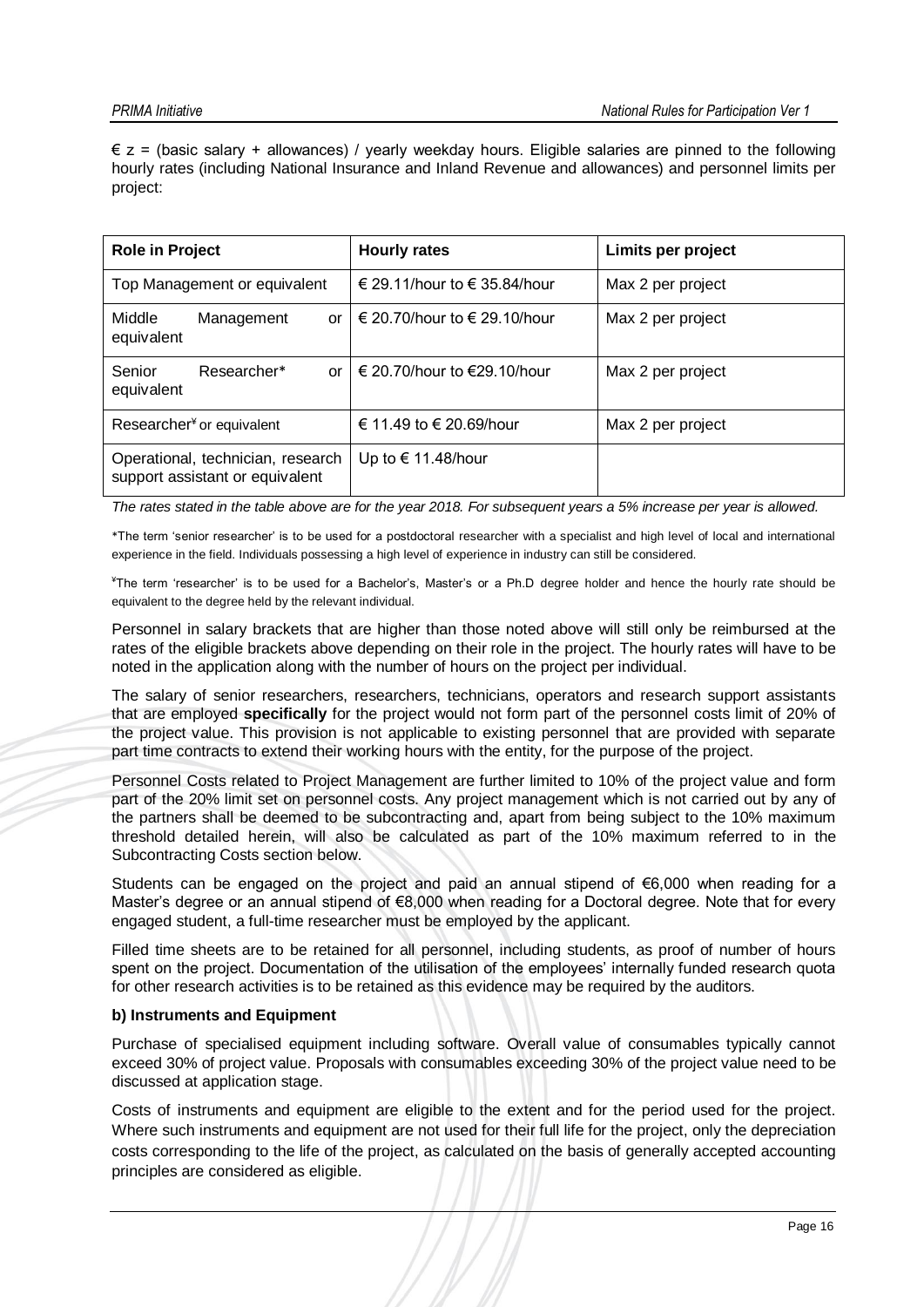The deprecation costs must be verified by a Certified Public Accountant.

#### **c) Costs of contractual research, knowledge and patents**

Costs of contractual research, knowledge and patents bought or licensed from outside sources at arm's length conditions, as well as costs of consultancy and equivalent services used exclusively for the project.

#### **d) Other Operating Expenses**

Other operating expenses incurred directly as a result of the project. These must be approved beforehand by the Council and must not fall under ineligible costs.

#### **e) Overheads**

Overheads that are incurred directly as a result of the project will be covered at 10% of direct eligible costs, excluding the costs of (1) subcontracting; (2) items of equipment above  $\epsilon$ 5000; and (3) consumables above €5000.

It is to be noted that for equipment, the capping of €500 is per piece while for consumables, the capping of €500 is for the total amount of consumables.

#### *Subcontracting Activities*

Subcontracted activities shall be allowed up to a limit of 10% of the project value, provided that prior approval is attained from the Council before subcontracting to ensure fair procurement procedures.

#### *Aid Intensity*

The aided part of the research and development project shall completely fall within one or more of the following categories:

- a) Fundamental research
- b) Industrial research
- c) Experimental development

The aid intensity for each beneficiary shall not exceed:

- a) 100% of the eligible costs for fundamental research;
- b) 50% of the eligible costs for industrial research;
- c) 25% of the eligible costs for experimental development

The aid intensities for industrial research and experimental development may be increased up to a maximum aid intensity of 80% of the eligible costs as follows:

- a) By 10 percentage points for medium-sized enterprises and by 20 percentage points for small enterprises;
- b) By 15 percentage points if one of the following conditions is fulfilled:
	- i. The project involves effective collaborations:
		- o Between undertakings among which at least one is an SME, or is carried out in at least two Member States, or in a Member State and in a Contracting Party of the EEA Agreement, and no single undertaking bears more than 70% of the eligible costs, or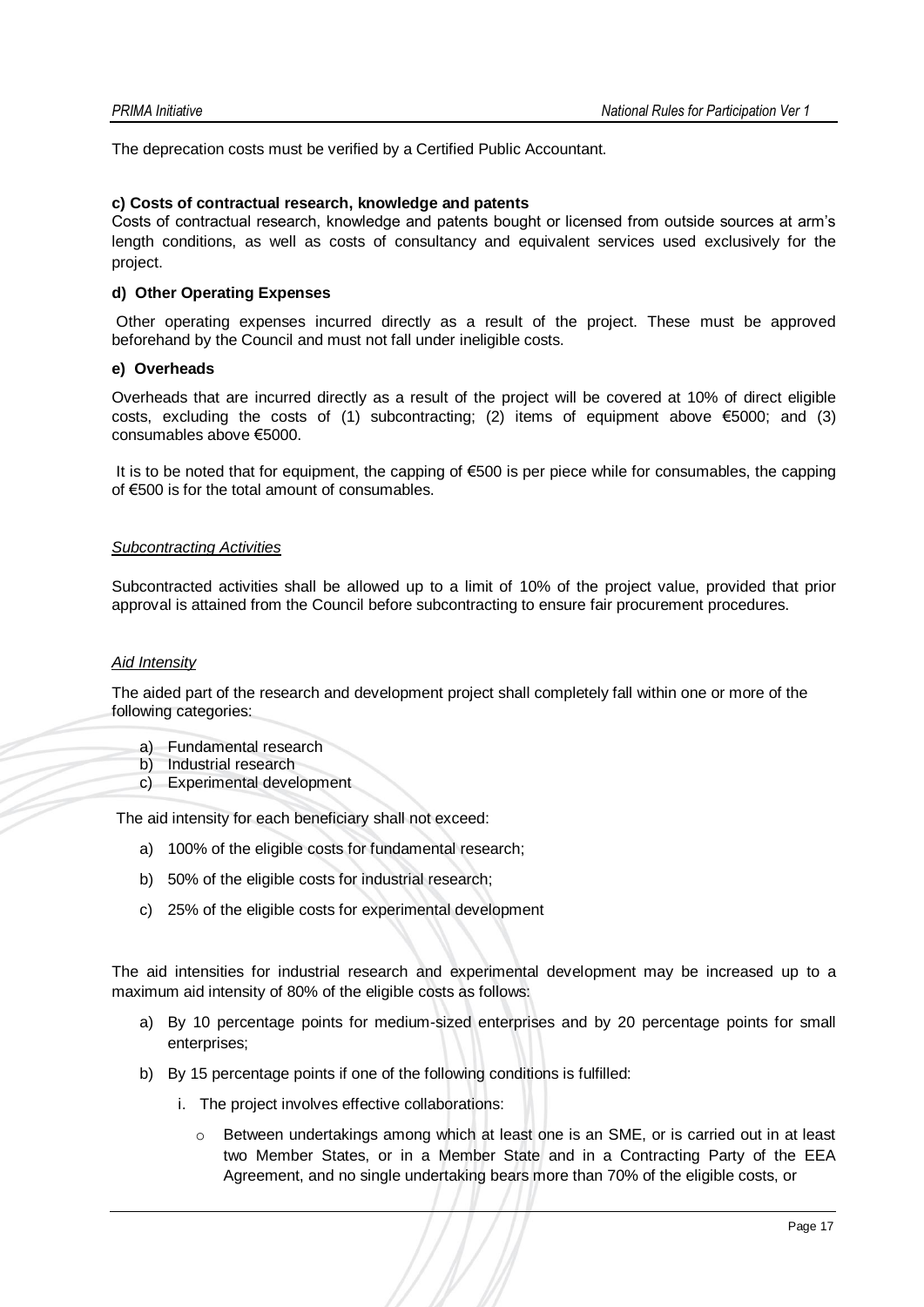- o Between an undertaking and one or more research and knowledge-dissemination organisations, where the latter bear at least 10% of the eligible costs and have the right to publish their own research results;
- ii. The results of the project are widely disseminated through conferences, publications, open access repositories, or free or open source software.

The amount of assistance granted to participants will not exceed the thresholds laid down in Article 4(1) (i) of Commission Regulation (EU) No 651/2014.

#### *Additional Provisions*

Eligible Costs are to conform to the following and are subject to the final audit scrutiny:

- Any expenses incurred during the course of the project must be consistent with the principles of economy, efficiency and effectiveness.
- In the event of purchases of any value, private entity partners are required to demonstrate adequate marketing testing, obtaining three quotations from three different, independent and relevant sources.
- Public entity partners are to follow Public Procurement Regulations in their entity.
- Any calls for the recruitment of staff on a project is to be conducted in a strictly transparent manner and is to include a public call in the form of an advert published in a Sunday newspaper (minimum size of advert: 2 columns by 8cm) and interview process.
- Commercial transactions between any Applicants or consortium partners, or between any Applicants or a consortium partner and a company with similar shareholding to a consortium partner, is not allowed. All transactions need to be carried out in line with the arm's length principle outlined in Section 1.3.

#### *Applicable State Aid Regulations and Obligations*

The terms and conditions set out in Regulation B of these National Rules for Participation are in line with the *[Commission Regulation \(EU\) No 651/2014 of 17 June 2014 declaring certain categories of aid](https://eur-lex.europa.eu/legal-content/EN/TXT/PDF/?uri=CELEX:32014R0651&from=EN)  [compatible with the internal market in application of Articles 107 and 108 of the Treaty,](https://eur-lex.europa.eu/legal-content/EN/TXT/PDF/?uri=CELEX:32014R0651&from=EN) as amended by [Commission Regulation \(EU\) No 2017/1084 of 14 June 2017 amending Regulation \(EU\) No 651/2014 as](https://eur-lex.europa.eu/legal-content/EN/TXT/PDF/?uri=CELEX:32014R0651&from=EN)  [regards aid for port and airport infrastructure, notification thresholds for aid for culture and heritage](https://eur-lex.europa.eu/legal-content/EN/TXT/PDF/?uri=CELEX:32014R0651&from=EN)  [conservation and for aid for sport and multifunctional recreational infrastructures, and regional operating](https://eur-lex.europa.eu/legal-content/EN/TXT/PDF/?uri=CELEX:32014R0651&from=EN)  [aid schemes for outermost regions and amending Regulation \(EU\) No 702/2014 as regards the](https://eur-lex.europa.eu/legal-content/EN/TXT/PDF/?uri=CELEX:32014R0651&from=EN)  [calculation of eligible costs](https://eur-lex.europa.eu/legal-content/EN/TXT/PDF/?uri=CELEX:32014R0651&from=EN)*)*.*

Assistance will not be granted if the aid is:

- i. related to export activities towards third countries or Member States, namely aid directly linked to quantities exported, to the establishment and operation of a distribution network or to the other current expenditure linked to export activity.
- ii. contingent upon the use of domestic in preference to imported goods.
- iii. granted in the sector of processing and marketing of agricultural products, in the following cases:
	- i. where the amount of the aid is fixed on the basis of the price or quantity of such products purchased from primary producers or put on the market by the undertakings concerned;
	- ii. where the aid is conditional on being partly or entirely passed on to primary producers.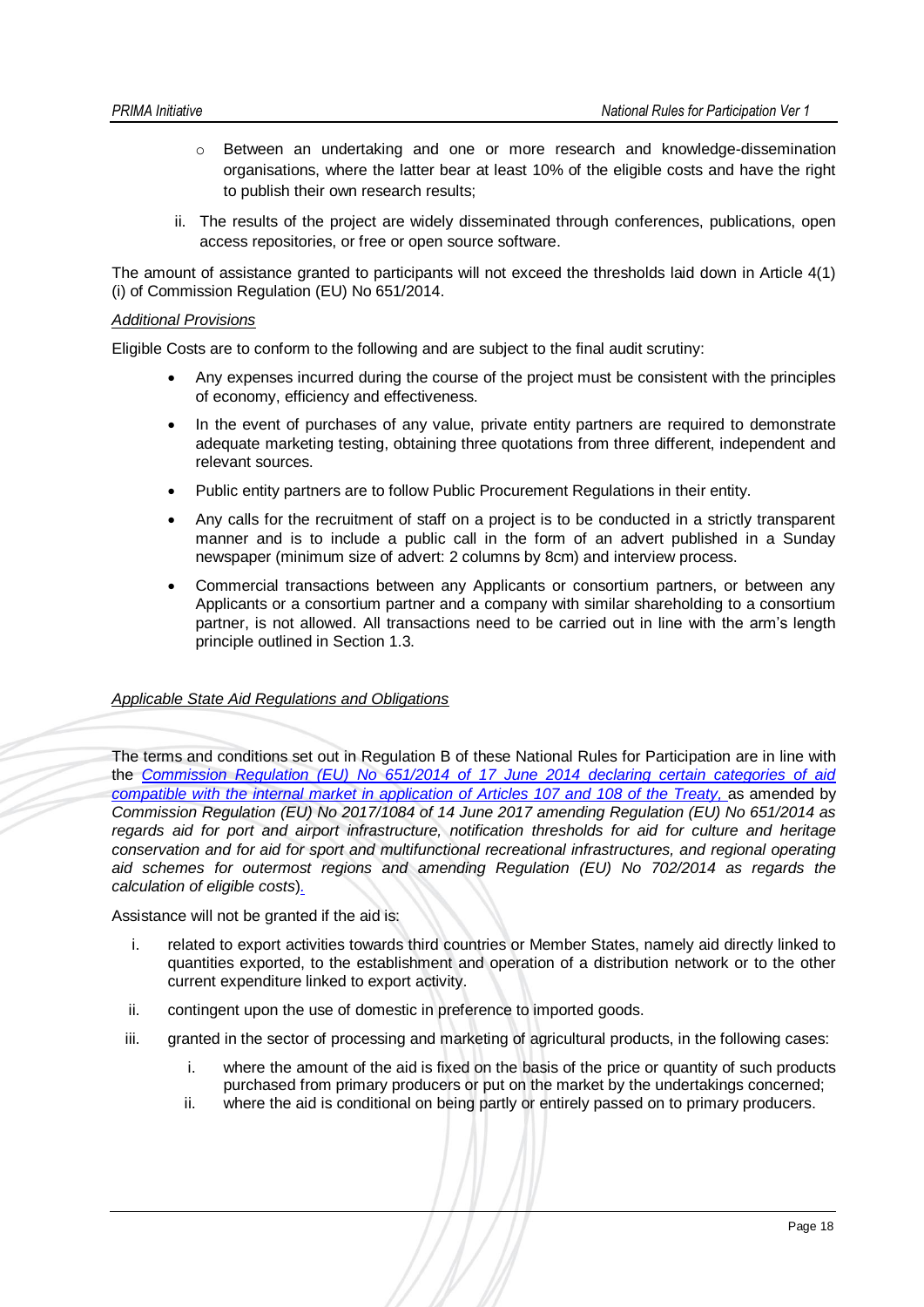- iv. granted in favour of a beneficiary which is subject to an outstanding recovery order following a previous Commission decision declaring an aid granted by Malta illegal and incompatible with the internal market.
- v. granted in favour of an undertaking in difficulty defined in terms of the Commission Regulation (EU) No 651/2014 of 17 June 2014.

Aid approved by the Corporation in terms of these National Rules for Participation will be suspended until the undertaking has reimbursed old, unlawful and incompatible aid that is subject to a recovery.

Rule on *cumulation of aid* shall be in line with Article 8 of the Commission Regulation (EU) No 651/2014 of 17th June 2014.

In determining whether the notification thresholds and the maximum aid intensities are respected, the total amount of State aid for the aided activity or project or undertaking shall be taken into account.

Where Union funding centrally managed by the institutions, agencies, joint undertakings or other bodies of the Union that is not directly or indirectly under the control of the Member State is combined with State aid, only the latter shall be considered for determining whether notification thresholds and maximum aid intensities or maximum aid amounts are respected, provided that the total amount of public funding granted in relation to the same eligible costs does not exceed the most favourable funding rate laid down in the applicable rules of Union law.

Aid granted under this incentive may only be cumulated with:

- a) any other State aid, as long as those measure concern different identifiable eligible costs,
- b) any other State aid, in relation to the same eligible costs, partly or fully overlapping, only if such cumulation does not exceed the highest aid intensity or aid amount applicable to the aid under Commission Regulation (EU) No 651/2014.

Aid awarded under these Incentive Guidelines shall not be cumulated with any *de minimis* aid in respect of the same eligible costs if such cumulation would result in an aid intensity exceeding those laid down in these Incentive Guidelines.

#### <span id="page-19-0"></span>**4.2 Ineligible Costs**

The following expenditure shall be considered as ineligible costs:

- Expenses related to loans, interest, etc.
- Recoverable value added tax.
- Expenses which are recoverable through other funding mechanisms.
- Re-purchase of equipment originally procured through other funding mechanisms.
- Purchase of equipment from partners or their subsidiaries.
- Opportunity costs related to foregone production and production downtime arising from the allocation of resources to the Project.
- Any activity related to the reproduction of a commercial product or process by a physical examination of an existing system or from plans, blueprints, detailed specifications or publicly available information.
- Standard office equipment.
- Personnel hours for travelling.
- Travel and Subsistence is an ineligible cost in relation to applications submitted under Regulation B
- Any other costs not listed down in Section 4.1.1 and 4.1.2.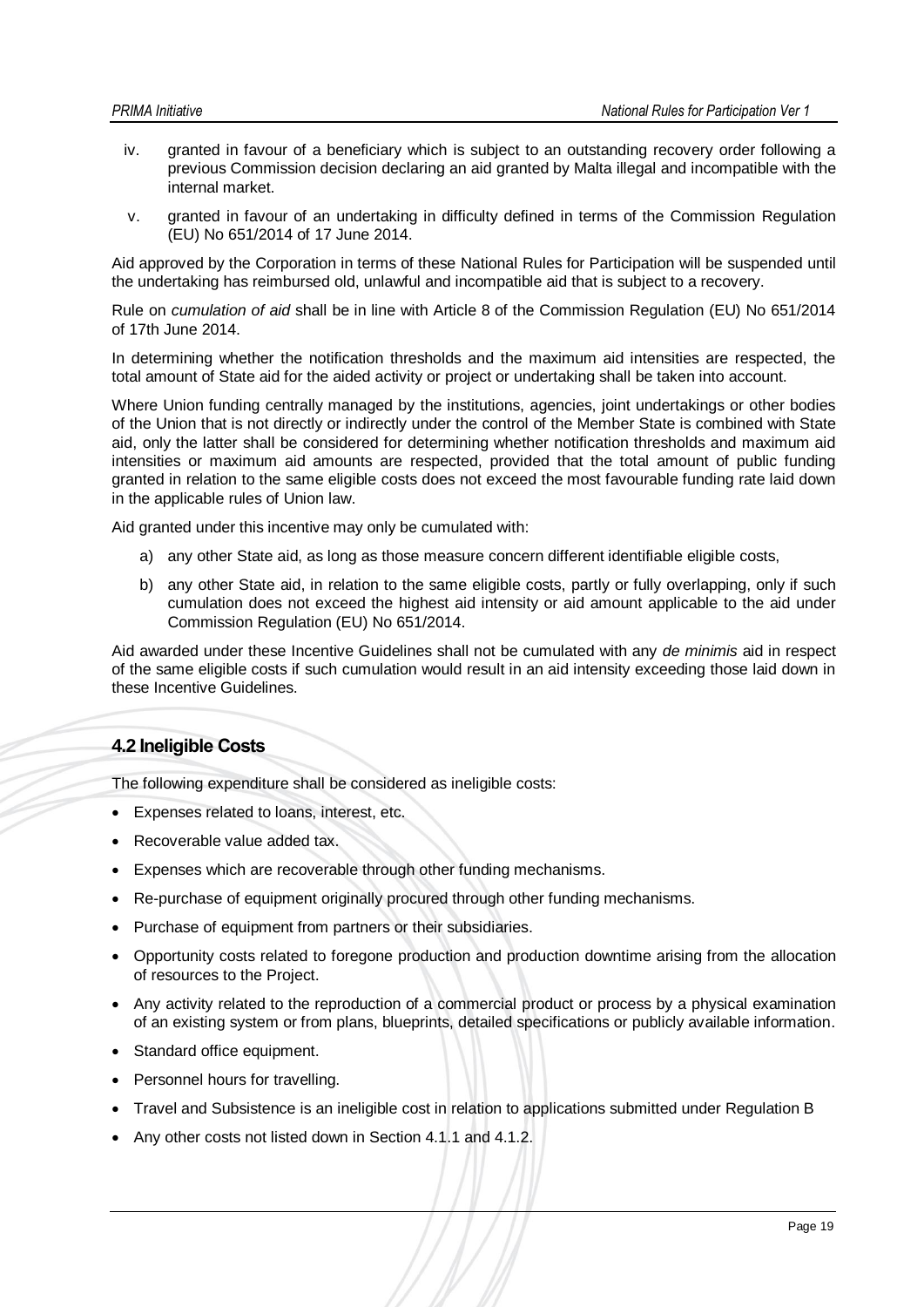## <span id="page-20-0"></span>**5. Evaluation**

Proposal applications will be checked for eligibility by both the PRIMA secretariat as well as the individual participating entities. Apart from the overall proposal submission done by the Project Coordinator through the online submission platform of the PRIMA website, National partners will be required to submit a **National Application Form** to the Council which may downloaded from the Council's website or by contacting the Council.

The Council may undertake a due diligence exercise through its contractors for the purpose of administrative compliance.

Proposals that pass the eligibility check will then be scientifically evaluated by PRIMA in accordance with their stipulated evaluation criteria (following Horizon 2020 Rules).

For applications submitted under Regulation B of these National Rules for Participation, a Technical Evaluation Committee will be set up by the Council in order to assess:

- i. that the proposed research falls under one of the R&D definitions outlined in Section 1.3; and
- ii. the type of eligible costs defined in Section 4.

The aid intensities will be awarded accordingly.

## <span id="page-20-1"></span>**6. Post Selection Process**

## <span id="page-20-2"></span>**6.1 The Grant Agreement**

For each project approved for funding, individual **Grant Agreements** will be signed between the successful Applicant and the Malta Council for Science and Technology. This Agreement will act as the basis for project funding and will regulate the transfer of funds to National beneficiaries based on these regulations.

The Project Coordinator has to decide with the project partners on a common starting date for the project and send this information to all the funding bodies involved in funding this project in order to ensure that the National Contracts are synchronised in time to cover all the periods of the project.

The Council reserves the right not to proceed with signing any National Grant Agreement in the event that it results that doing so would be too high an exposure risk to the Council.

The Project Contact Point must provide two (2) images related to the project and an abstract upon signing the Grant Agreement. These will be used to publicise the award.

## <span id="page-20-3"></span>**6.2 Start Date and End Date**

The project will start on a pre-determined date as agreed by all the respective parties and determined in the Grant Agreement.

In view of the particular nature of the Grant Agreement, the said agreement will not be signed simultaneously by all parties but will be signed by all the parties separately. Each party will signify the date of signing and the Grant Agreement will come into force on the date on which the final signature is made thereon (hereinafter the "Agreement Date").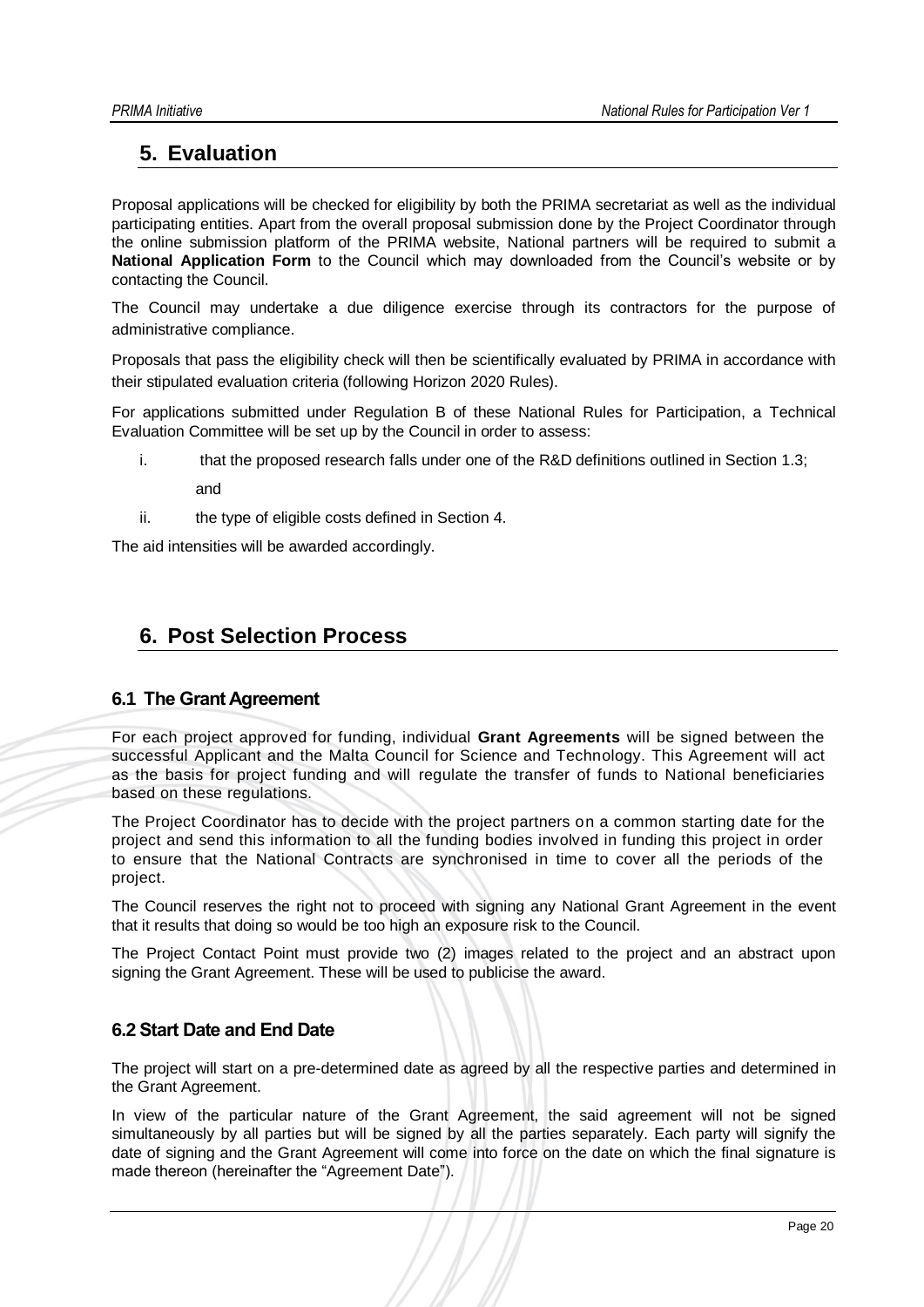Between the Agreement Date and the Start Date, the Project Contact Point should ensure that all activities required for a smooth project start are completed.

To be eligible for funding, all expenses must be incurred between the Start Date and the End Date of the Project.

### <span id="page-21-0"></span>**6.3 Double Funding**

Funding under this joint initiative is made available on the basis that the Applicant has not benefited and will not benefit from any other grant or financial incentive of whatever nature, applied for and/or utilised for the same scope as that subject of the funding requested under this joint initiative. Provided that, in the case where the application covers work that is part of a larger project, the Applicant must submit a table as an appendix to the application form that shows a comprehensive list of the items of work and the source of funding for each item.

The Applicant will be required to sign a declaration to this effect and authorising the Council to exchange essential information related to the project with other funding agencies, both local and overseas, for any necessary checks.

### **6.4 Project Extensions**

Time extension requests are to be submitted in writing to the Council by not later than two (2) months before the original project End Date. Such extensions will be granted at the discretion of the Council and must be supported by an addendum to the Grant Agreement. Additionally, written approval from all the partners in the project consortium as well PRIMA must also be sought. A maximum two six (6) month period extensions may be granted.

## <span id="page-21-1"></span>**7. Funding, Management and Progress Monitoring**

#### <span id="page-21-2"></span>**7.1 Allocation and Disbursement of Funding**

Following the termination of the project or expiry of the Grant Agreement, the Project Contact Point will be required to submit a Final Technical Project Report for the whole project, thus covering the work undertaken.

For the purpose of funding and reporting, a project submission shall be divided into a number of Stages. Each Stage shall be of 12 months duration. Funding for any one Stage shall not exceed 80% of the total project financial contribution due. Total financial contribution over the lifetime of the project shall not exceed the funding limit as established in the Grant Agreement, irrespective of actual expenditure.

The periodic funding will be allocated according to the following schedule:

1. For the first Stage, the Council will make an initial advance payment of 100% of the due financial contribution in relation to that particular Stage. This will be calculated on the Applicant's component of projected expenditure for that Stage, and include both direct and indirect costs.

In the case of a single-Stage project (one 12 month period), the Council will make an advance payment to the applicant equivalent to 80% of the due financial contribution calculated on the projected costs. This will include both direct and indirect eligible costs.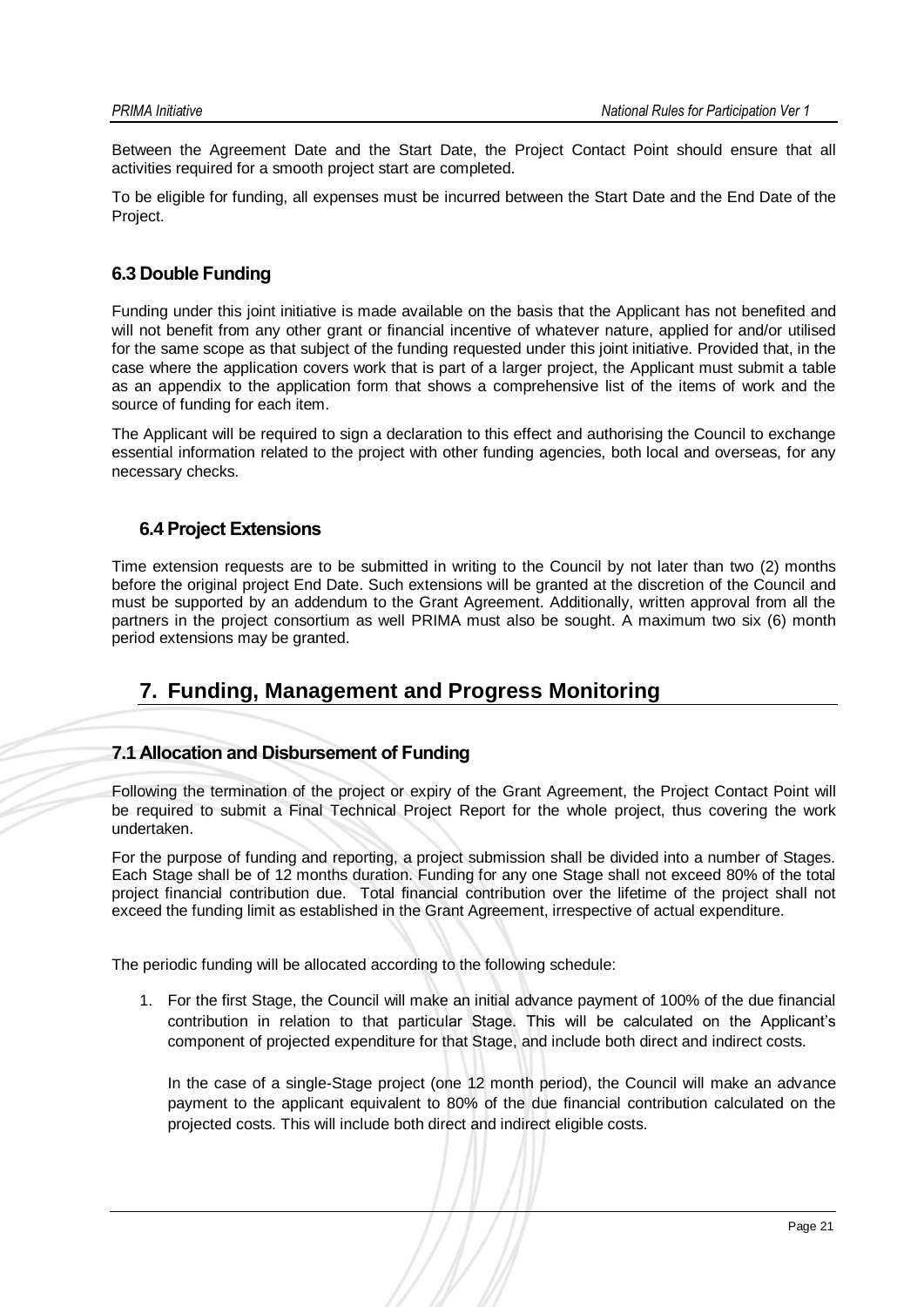2. At the end of each Stage, the Project Contact Point will be required to submit a Technical Stage Report and a Financial Stage Report to the Council with details of actual expenditure over the past stage, together with an updated forecast of projected expenditure for the following stage.

Both stage reports have to be approved by the Council before moving to the next stage. This should be in line with the templates for stage and final reports as provided by the Council and which may be downloaded from the Council's website.

- 3. For the second and subsequent Stage, the Council will calculate the due financial contribution in relation to that particular Stage based on the Financial Stage Report submitted. This contribution will be calculated as forecast eligible expenditure, adjusted for any overspend or underspend of the preceding Stage.
- 4. Except for the final Stage of the project, the Council will make an advance payment equivalent to 100% of the due financial contribution in relation to that particular Stage, calculated as in bullet (3) above.
- 5. For the final Stage of the project, the Council will make an advance payment of up to 80% of the due financial contribution calculated as in bullet (3) above. However, the Council shall retain 20% of the total project grant to be transferred only upon successful completion of the project.
- 6. Following the termination of the project or expiry of the Grant Agreement, the Project Contact Point will be required to submit a Final Technical Project Report together with a Final Financial Report for the whole project, thus covering the work and expenditure undertaken. The Final Financial Report needs to be audited by a certified auditor appointed by the Applicant and approved by the Council once submitted. The audit should determine the total eligible costs and compare these to the funds forwarded. The Council reserves the right to appoint an auditor to audit the Project Financial Audit as submitted.
- 7. As soon as the verifications and audits are finalised and cleared, the Council will release the retention money due. In the case of overpayment, the Applicant will be required to refund the under-spend amount to the Council within a specific timeframe, or as agreed to with the Council.

The Council reserves the right to alter the funding parameters as deemed appropriate.

## <span id="page-22-0"></span>**7.2 Dissemination & Externalisation**

Any articles and text material related to the project should include the words:

*'Project <Project Name> funded by the Malta Council for Science and Technology through the PRIMA initiative of Member States, Associated Countries and Participating Countries'*

Any websites or printed material related to the project should also include the Council logo, and the PRIMA logo.

During the term of Agreement and for five (5) years thereafter, the Applicant shall include and prominently feature the Council and PRIMA in any publicity related to the project.

All publicity material shall be vetted and approved by the Council before publication and should make mention of the initiative and the Council. In the case where printed material is published without a mention of the initiative and the Council, the Applicant shall be obliged to publish a correction at its own expense in the subsequent issue of the publication.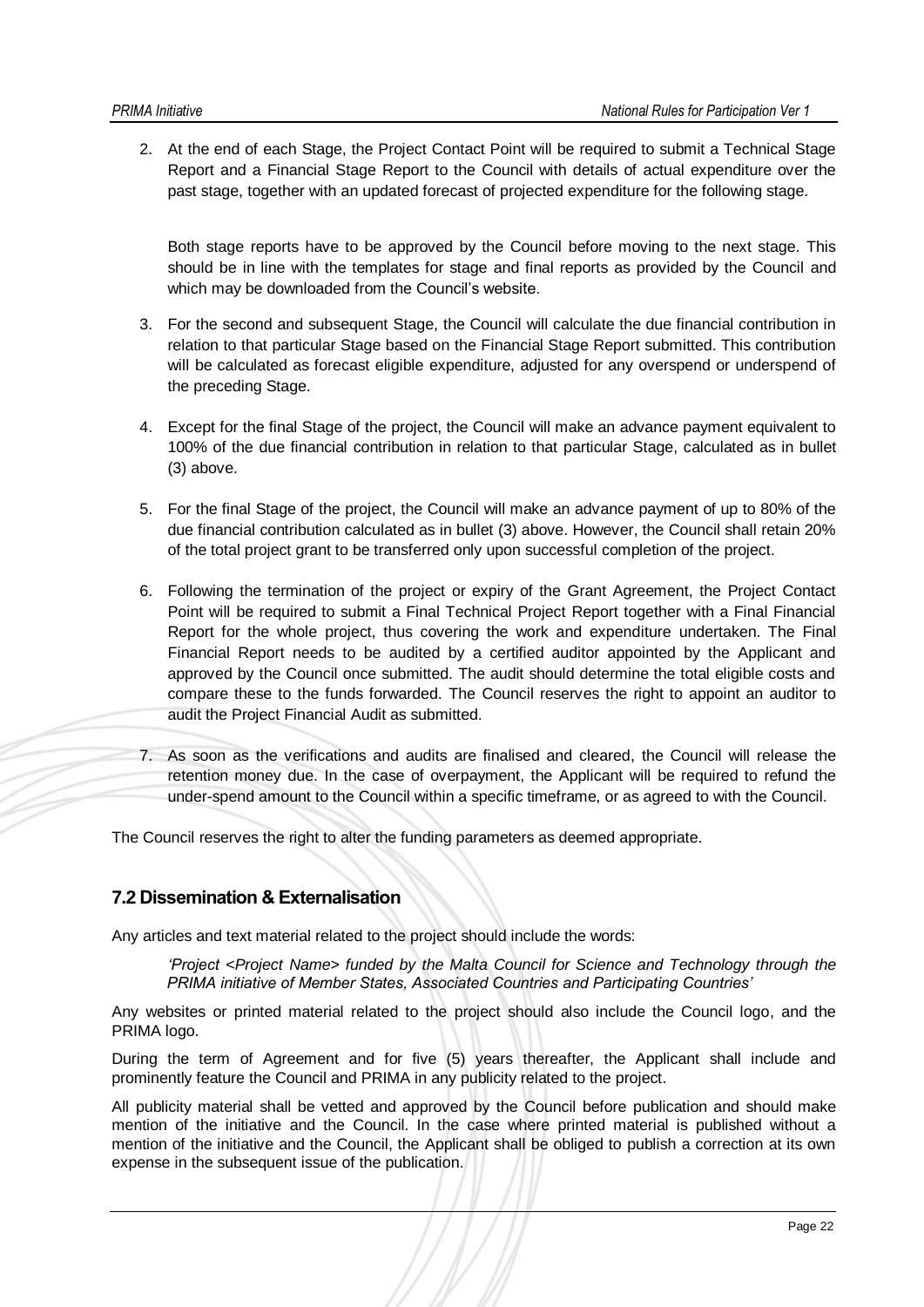Within twelve (12) months from the end of the Project, the Applicant shall publish, at least one (1) research paper based on the work carried out throughout the Project in a pre-peer reviewed open access repository.

## <span id="page-23-0"></span>**7.3 Reporting**

On the last day of a stage, an End of Stage Technical Report is to be presented to the Council. An End of Stage Financial Report is then to be submitted within one month from the end of the stage.

On the last day of the project, the Project Contact Point is required to submit a Final Technical Project Report. Audited accounts are to be presented within one month from the end of the project.

The Council reserves the right to request additional project-related information.

Approval of the stage reports allows the beneficiary to proceed with the next stage of the project. Approval of the final reports permits the release of the retention.

In the event that a project is found to be in breach of the Grant Agreement or to materially depart from the submitted application, the Council reserves the right to discontinue the award and the applicant may be required to refund the Grant in part or in full. In any such event, the Council may also exclude an applicant from participating in future calls.

The applicant shall set a schedule for quarterly progress meetings with the Council to take place as part of the reporting work package.

The templates provided by the Council should be used to develop the End of Stage Technical and Financial Reports as well as the Final Technical and Financial Reports.

The End of Stage Technical and Financial Reports shall contain the following details:

- (i) An account of project activity and achievements over the past stage compared with the originally submitted application.
- (ii) An account of actual expenditure over the past stage compared with the originally submitted budgeted expenditure. All financial reports must be signed by the person responsible for the financial management, and assembled as per the instructions in the Grant Agreement.
- (iii) An updated forecast of project activity and projected achievements for the following stage.
- (iv) An updated forecast of projected expenditure for the following stage.

The beneficiary shall appoint an auditor to conduct a detailed financial audit, following the completion of the project. The audit will consist of, at least, the following checks:

- **Accounts**
- Physical inventory
- Time-sheets and payslips / employee contracts
- Receipts for all equipment and consumables
- Bank statements for the Project Account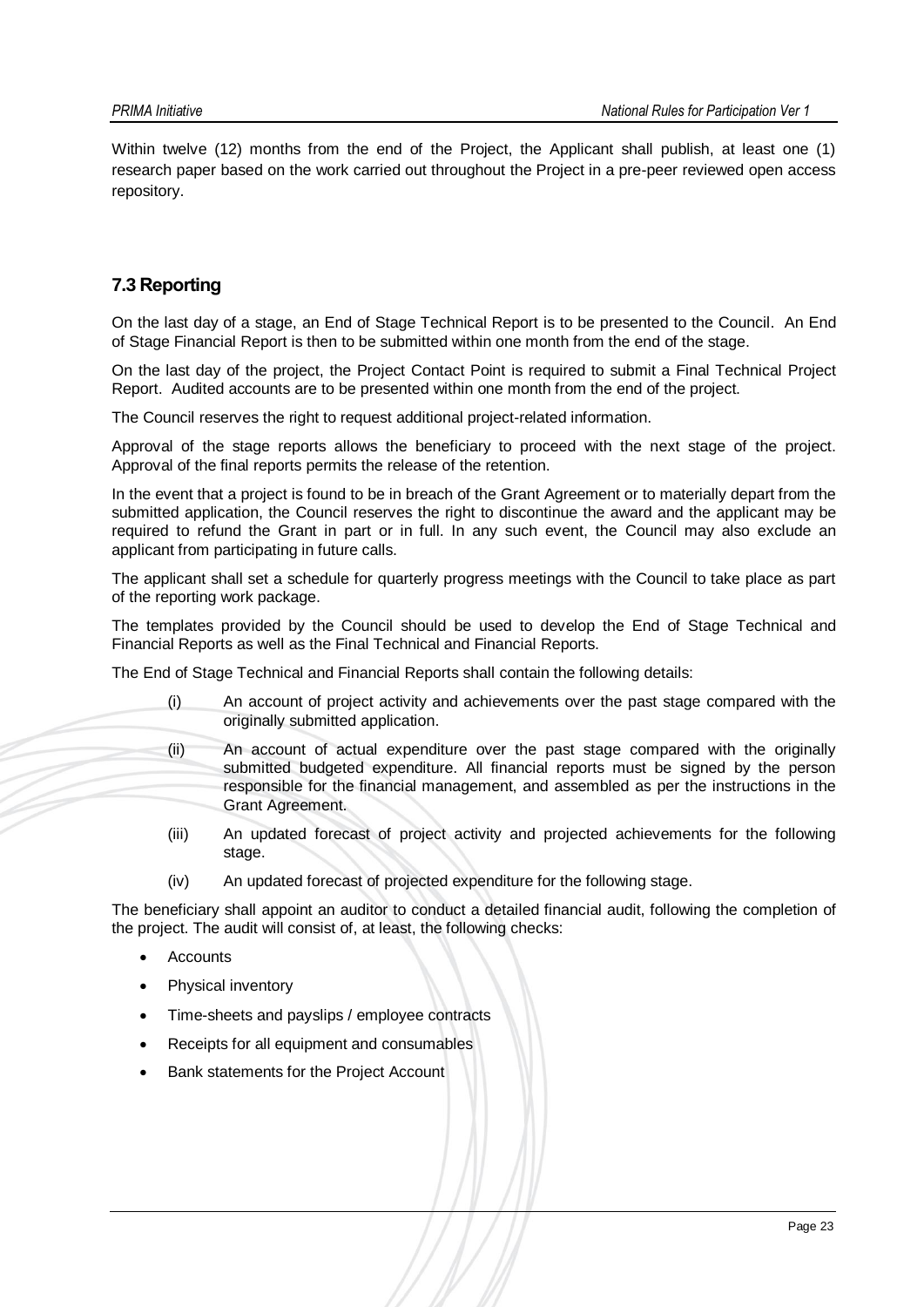## <span id="page-24-0"></span>**7.4 Accountability**

The beneficiaries shall keep a separate project bank account and records, clearly distinguishable from their other accounting records. All relevant expenses must be recorded in these accounts.

Eligible expenses must have been determined in accordance with the usual accounting and management principles and practices of the applicant. Direct eligible costs must be backed up with the relevant documentation as specified in the Grant Agreement.

## <span id="page-24-1"></span>**7.5 Supervening Circumstances**

The Project Contact Point is obliged to immediately advise the Council of any internal or extraneous significant event which might affect the validity or implementation of the project. This obligation applies to the entire period between the submission of the Project Application and the completion of the project.

The Council, at its own discretion, shall either give such directives as it deems necessary for the furtherance of the project or re-assess the project in its entirety accordingly.

Failure on the part of the Project Contact Point to respect this obligation may lead the Council to suspend or terminate funding for the project and request a refund of funds already paid out.

If during the course of a project a partner withdraws from the Project Consortium, the Applicant will immediately advise the Council. In this event, the relevant articles of the Project Consortium Agreement and the National Grant Agreement shall apply.

## <span id="page-24-2"></span>**7.6 Default**

If the implementation of a project becomes impossible or if the Applicant fails to implement it, the Council shall be entitled to collect refunds of money already paid out.

## <span id="page-24-3"></span>**7.7 Interpretation of Rules**

This document endeavours to establish comprehensive and unambiguous rules governing participation in this initiative. However, should circumstances arise where the rules are inadequate, unclear, ambiguous or conflicting, the Council shall exercise its discretion in the interpretation of the rules through the setting up of an *ad hoc* committee.

## <span id="page-24-4"></span>**8. Confidentiality of Submissions**

Unless otherwise indicated, all project application submissions except for the abstract shall be treated in strict confidence.

The data collected by the Council via the application for the aid and its subsequent processing by the Council to evaluate data subject's request for aid under the Scheme is in line with:

- i. The National Rules for Participation;
- ii. Commission Regulation (EU) No 651/2014 of 17th June 2014 declaring certain categories of aid compatible with the internal market in application of Articles 107 and 108 of the Treaty as amended by Commission Regulation (EU) No 2017/1084 of 14 June 2017 amending Regulation (EU) No 651/2014 as regards aid for port and airport infrastructure, notification thresholds for aid for culture and heritage conservation and for aid for sport and multifunctional recreational infrastructures, and regional operating aid schemes for outermost regions and amending Regulation (EU) No 702/2014 as regards the calculation of eligible